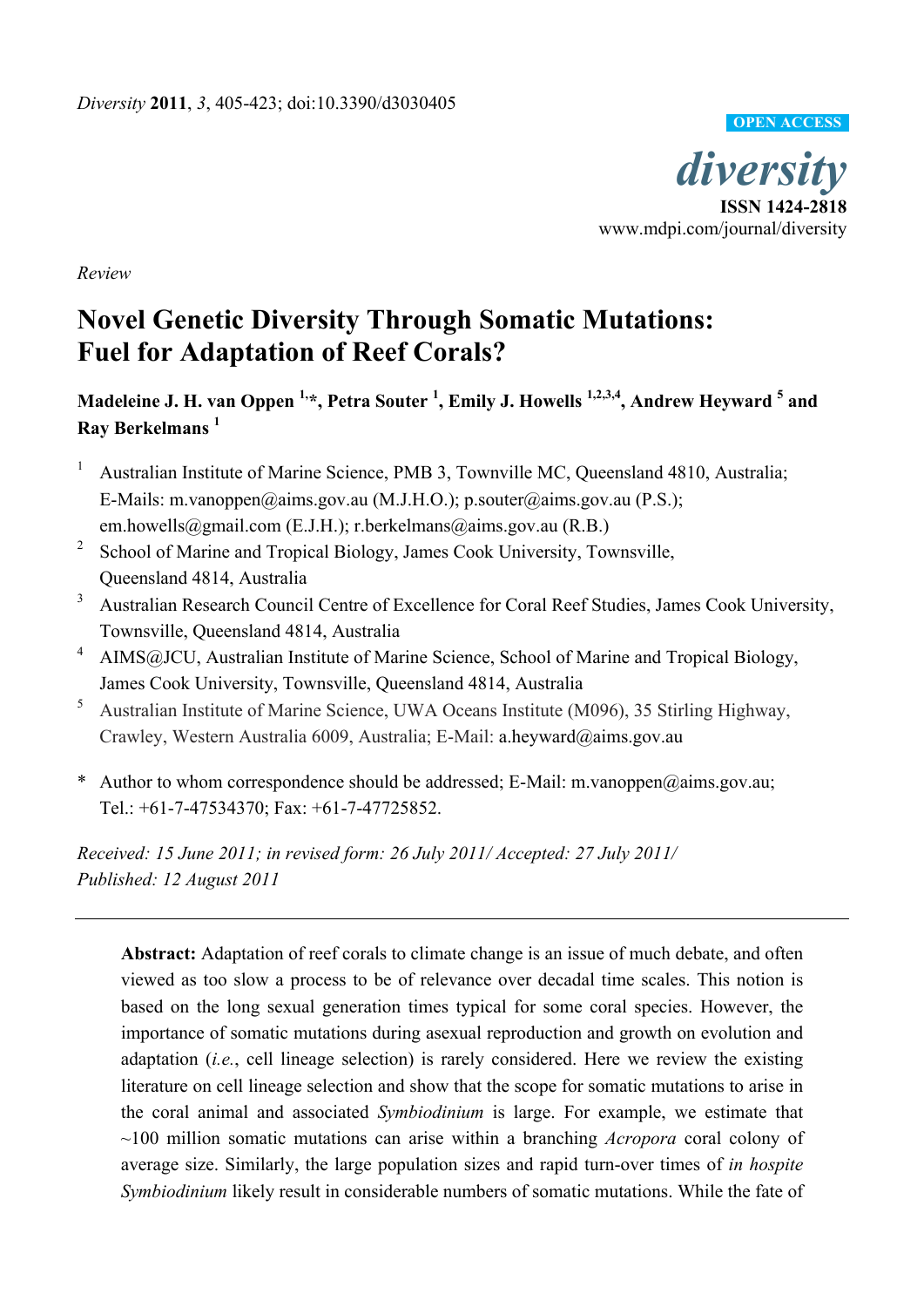new mutations depends on many factors, including ploidy level and force and direction of selection, we argue that they likely play a key role in the evolution of reef corals.

**Keywords:** coral; *Symbiodinium*; adaptation; somatic mutations; cell lineage selection; climate change

## **1. Introduction**

The speed at which our climate is changing is unprecedented in the past 50 million years [1]. Of particular concern to reef corals are the increase in seawater temperature and lowering of seawater pH (acidification). Corals are sensitive to even small temperature elevations beyond the norm, which can lead to a break-down of the obligate symbiosis between the coral animal and its algal endosymbionts (unicellular dinoflagellates of the genus *Symbiodinium*, also known as zooxanthellae) (Figure 1). This results in a paling of the coral tissues due to loss of *Symbiodinium* cells and/or their pigments and is therefore referred to as coral bleaching. During unusually warm summers, bleaching events often extend across many reefs and reef systems. Such mass bleaching events can severely affect many coral species and can cause considerable coral mortality. Ocean acidification, through dissolution of elevated atmospheric  $CO<sub>2</sub>$  into the seawater, is likely to affect calcification, reducing skeletal extension rates (*i.e.*, growth rates) and skeletal density, as well as the corals' productivity [2]. These deleterious effects may further compound each other, as corals show increased sensitivity to temperature under high  $CO<sub>2</sub>$ levels [3]. On a world-wide scale, contemporary coral reefs have suffered large declines in coral cover [4,5] (see [6] for data on some regional patterns) and  $\sim$ 15% of the world's coral reefs are seriously threatened with complete loss within the next 10–20 years [7]. These observations indicate that unless corals can adapt, further loss of coral cover and diversity is expected to occur over the next decades.

**Figure 1.** Close-up photograph of a polyp of the coral species *Acropora tenuis* showing *Symbiodinium* inside the tentacle tissues. Carbon fixed by *Symbiodinium* photosynthesis is the primary source of nutrition in most corals. Photo credit: Jean-Baptiste Raina.

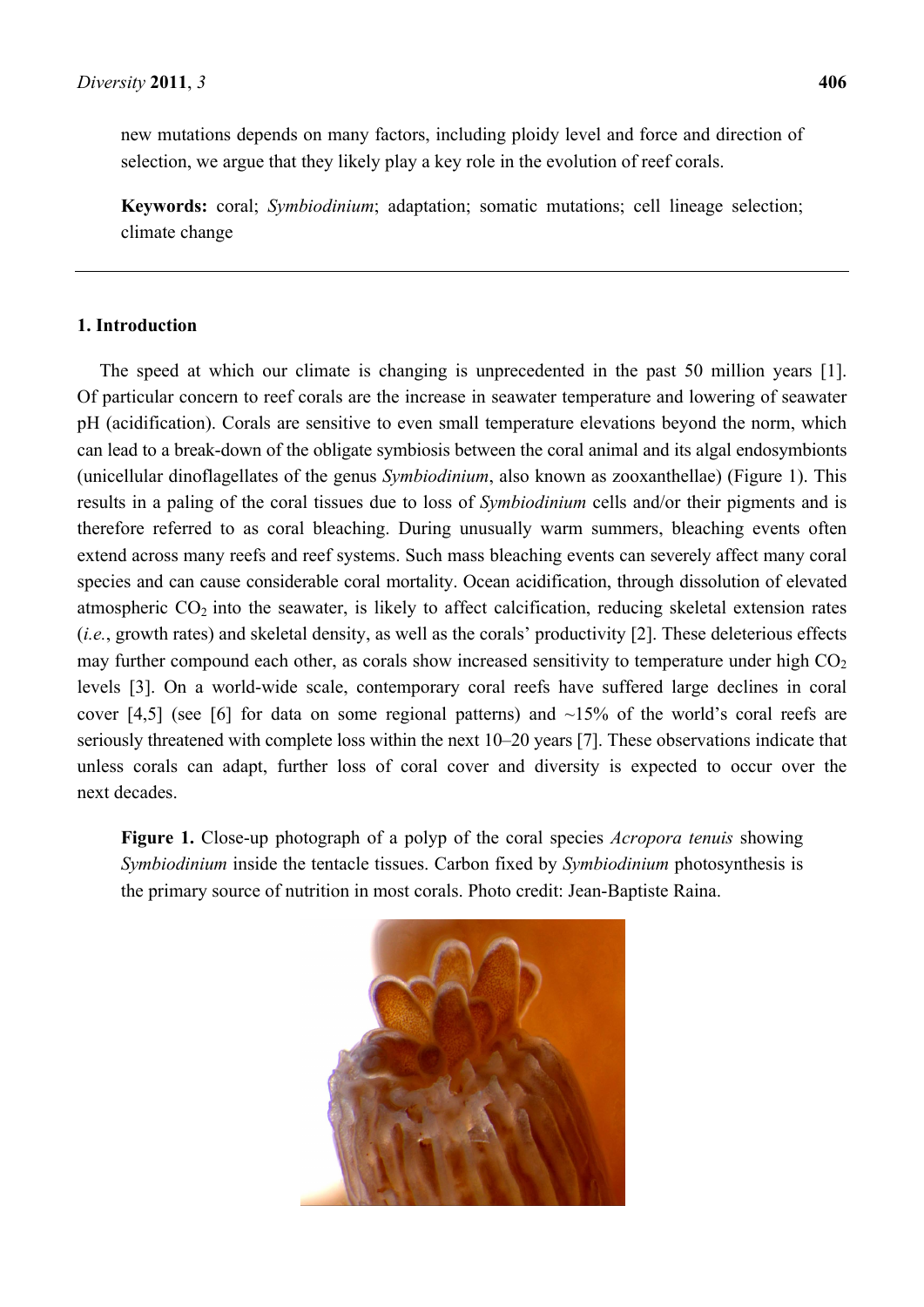It has been claimed that the rate of adaptation of the coral animal is too slow to keep up with the predicted pace of warming and ocean acidification [8,9] due to the long sexual generation times (*i.e.*, the average age at which sexual offspring is produced) of corals (see [10,11] for alternative opinions). Some coral species do indeed have long sexual generation times of >30 years, but many common and abundant corals, such as species of *Acropora* and *Pocillopora*, mature early (from ~4 yr of age [12,13]). This 'slow adaptation' hypothesis in corals considers adaptation solely as the result of selection on standing genetic variation from one sexual generation to the next. Corals possess attributes that may warrant more complex models of adaptation via selection on cells with different genotypes arising through somatic mutation (*i.e.*, mosaicism) and their evolutionary role through both asexual and sexual reproduction. Furthermore, the physiological tolerances of corals, including thermal tolerance, are strongly influenced by their *Symbiodinium* partners [14-17], which are therefore likely to be subject to strong selective pressures under climate change. *In hospite* populations of *Symbiodinium* are likely haploid [18,19] and maintained asexually; sexual reproduction has never been observed [20,21]. Non-neutral somatic mutations in *Symbiodinium* arising *in hospite* are subject to selection and if the mutation is beneficial, the new mutant can theoretically displace most if not all of the original genotype(s) within the coral colony (Figure 2), as has been shown in several free-living microalgae when exposed to extreme toxicity [22,23]. Somatic mutations and selective sweeps in non-eukaryotic microbes associated with corals may also play a role in their adaptation to climate change. These organisms are not specifically addressed here, although what we discuss applies to them also [24]. The role of somatic mutations in adaptation of the coral animal was first considered by Fautin [25] and Buddemeier *et al.* [26] and those in the associated *Symbiodinium* by Correa and Baker [24]. The ideas of these authors are expanded upon here, and we argue that evolution within mitotic cell lineages of both the coral host and its associated *Symbiodinium*, also known as cell-lineage selection, may play a role in the adaptation of corals to climate change. This warrants testing via robust scientific experimentation.

**Figure 2.** Cartoon of the spread of a beneficial mutation in a *Symbiodinium* community *in hospite*. The white and blue circles represent two wild-type *Symbiodinium* types, the white circles with a black border represent mutant *Symbiodinium* cells which have evolved from the white type. The mutant cells are under positive selection and increase their relative abundance over time (from left to right).



#### **2. Somatic Mutations**

Somatic mutation rates are consistently greater than germ line mutation rates, both on a per cell division basis as well as on a per sexual generation basis [27]. For example, tissue assays of mouse and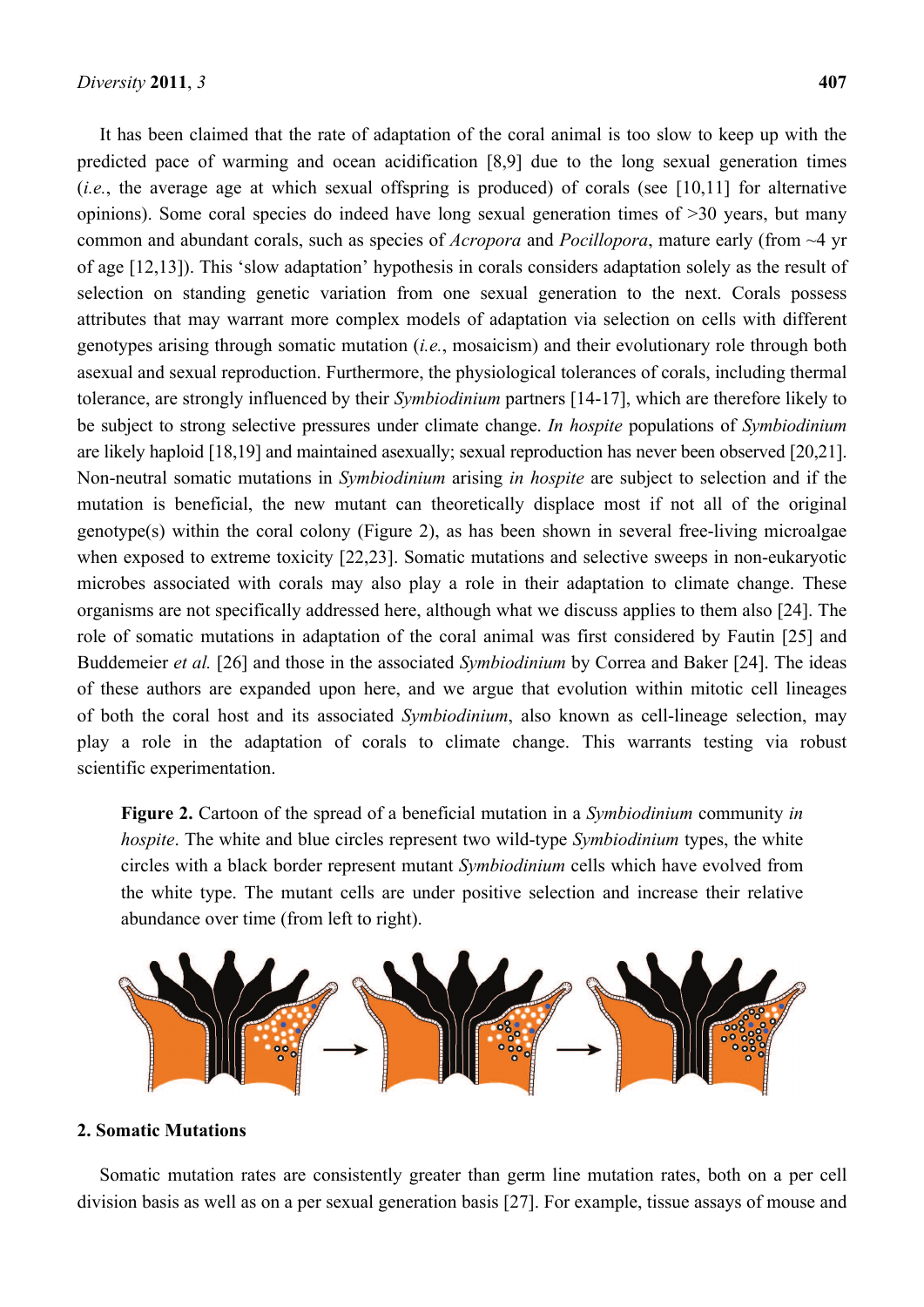rat show that somatic cells accumulate two- to six-fold more mutations than germ cells in the testes by the time of sexual maturity, and in humans the average mutation rate in four somatic cell types is 17 times higher than in the germ line [27]. In organisms that reproduce sexually and where the differentiation between somatic and germ line cells (*i.e.*, germ line cell sequestration) occurs early in ontogeny, a clear evolutionary difference exists between a somatic and a germ line mutation. The former is mostly not heritable (unless the mutation arises during the first few cell divisions prior to germ line cell sequestration) and hence has no impact on the fitness of future generations. In contrast, corals and many other modular marine invertebrates, as well as many plants, lack segregation of germ line and somatic cells [25,28]. In these organisms**,** germ cell differentiation occurs continuously from somatic stem cells, resulting in a higher probability of somatic mutations becoming incorporated in gametes of corals than in those of organisms with germ-soma segregation. This means that somatic mutations that have a fitness effect can provide a substrate for selection and form the basis of adaptation. In humans, for instance, the number of cell divisions from the fertilized egg to formation of the female gamete is only  $\sim$ 24 [29]. Sperm produced in adolescents at the age of 13 has undergone  $\sim$ 36 cell divisions, followed by  $\sim$ 23 cell divisions per year [29]. Yet in corals, innumerable cell divisions occur before gametes are formed from somatic cells, both over the life time of a coral colony and between episodes of sexual reproduction (which is typically a year in broadcast spawning corals). In essence, mutant cell lineages that arise though somatic mutations are legitimate units of selection, either where a somatic cell lineage undergoes a large number of divisions before becoming a germ cell or through asexual reproduction by fragmentation, budding or other means (see below) [30]. Thus, in corals, not only gametic mutations, but also somatic mutations can eventually be represented in gametes and hence can be passed on to the next generation.

## **3. Evolution through Cell Lineage Selection in Organisms Other Than Corals**

The importance of somatic mutations in evolution and adaptation is well recognized for some organisms and life forms, such as prokaryotes and viruses (reviewed in [31]), but is often ignored in eukaryotic taxa (except for plants [32-35]). In the absence of sexual reproduction, novel genetic variation can only arise through somatic mutations. Asexuality is found in over half of all eukaryotic phyla [28,33]; many higher plants, algae and animals are exclusively or largely clonal, including a range of species of aphids, cladocerans, freshwater snails, bryozoans and corals (reviewed in [36]). Some asexual animal species are believed to be ancient, including darwinulid ostracods (100 Myr) [37], the brine shrimp *Artemia salina* (30 Myr) [38], bdelloid rotifers (at least 35–40 Myr) [39,40], the weevil, *Aramigus tessellates* (2 Myr) [41] and salamanders of the genus *Ambystoma* (~4–5 Myr) [42]. These organisms have evolved through somatic mutation and selection in the absence of sex. In support of this notion, variance in many anatomical traits, karyotype, genetic markers and fecundity have been observed in natural populations of asexual aphid species (reviewed in [43]). Furthermore, cell lineage selection was observed in asexual (apomictic) peach potato aphids, which led to an approximately 30-fold increase in the level of esterase production (which confers resistance to pesticides) after only 14 asexual generations under laboratory selection [44]. Intra-clonal heritable genetic variation is also present in the red seaweed species *Asparagopsis armata* and *Delisea pulchra* [32], and significant responses to cell lineage selection have been documented in the former [35]. Moreover,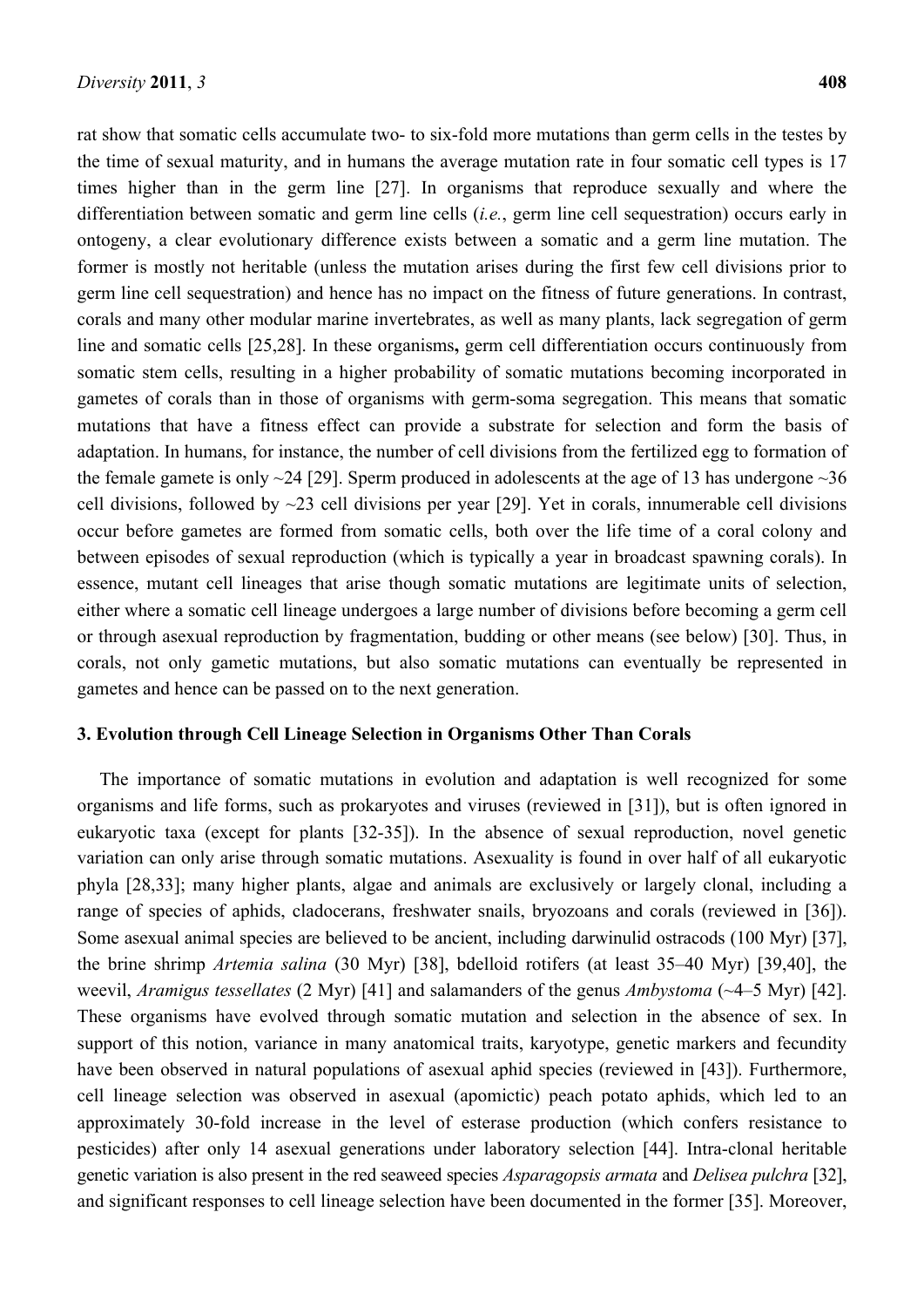somatic mutations have been documented in long-lived trees [45,46], and many plants with long sexual generation times are well able to keep up the arms race with their short-lived pests [36], which provides further evidence that evolution can be fast in organisms with infrequent sexual reproduction. Microalgae, including dinoflagellates, undergo spontaneous genetic mutations in culture at a detectable rate, some of which are under positive selection. For example, genetic adaptation to increased nutrients and temperature was demonstrated in the asexually growing dinoflagellate *Prorocentrum triestinum* [47]. The chlorophycean, *Scenedesmus intermedius*, showed the occurrence of beneficial spontaneous mutations at the rate of  $2.12 \times 10^{-5}$  mutants per mitotic cell division when grown under stress from acid wastes rich in heavy metals/metalloids [22]. The chlorophycean *Dictyosphaerium chlorelloides* produced mutants resistant to various environmental stressors, including low pH, trinitrotoluene, and heavy metals, at a rate of  $\sim$ 1  $\times$  10<sup>-5</sup> to  $\sim$ 1  $\times$  10<sup>-7</sup> per cell per asexual generation (*i.e.*, per cell division) [23,48-50]. The studies listed are only a small subset of the many known examples of detectable somatic mutations and the evolution through selection on somatic mutations, but demonstrate that evolution occurs and can be fast in the absence of sex.

#### **4. Asexuality in Corals and Their Associated** *Symbiodinium*

Asexual reproduction is a key attribute of colonial corals that may facilitate the proliferation of localized mutations within colonies and subsequent propagation as new independent colonies. A number of modes of asexual reproduction are recognized in reef building corals [51-54]. Growth within colonies typically requires production of the modular polyp units via extratentacular budding (polyps forming from tissues adjacent to or in between existing polyps), or intratentacular budding (polyps forming by internal division of existing polyps). Subsets of these polyps can further proliferate into distinct colonies via fragmentation (portions of the colony becoming physically separated from the rest of the colony). In branching corals, where new branches originate through the budding of single apical polyps from radial polyps, fragmentation can be the dominant mode of colony propagation [55]. This mode of asexual reproduction has also been documented in massive species [56]. Other less well known forms of asexual reproduction in reef building corals include transverse division (polyps forming within the tentacular ring, also known as "strobilation"; reviewed by [52]), asexual planulae (planulae genetically identical to parent polyps, exhibited by *Pocillopora damicornis*, several species of *Tubastrea* and *Oulastrea crispata*; reviewed by [54]), polyp extrusions (extensions of tissue which flow out from corallites and attach to the substrate, exhibited by at least 20 species in nine families, including Acroporidae, Faviidae, Pocilloporidae and Agariciidae; reviewed by [53]), polyp bailout (expulsion or detachment and relocation of individual polyps from the skeleton, often due to stress, exhibited by several pocilloporids, *Acropora* sp., *Euphillia* sp., *Favia favus* and *Oculia Patagonia* [53,55,57]), and polyp balls (growth of round protrusions of polyps and skeleton on the surface or margins of some *Goniopora* and faviid species [53,58]). Almost all these modes of asexual reproduction result from a single polyp, making the propagation of a somatic mutation in one polyp into a whole new colony a distinct possibility (Figure 3C, 3D). The diversity of sexual and asexual reproductive modes displayed by corals may provide them with adaptive mechanisms similar to those in some plants, where mosaicism can play a significant role in adaptation [59]. In some species, such as the massive *Porites*, individual colonies can live and reproduce for centuries, growing indeterminately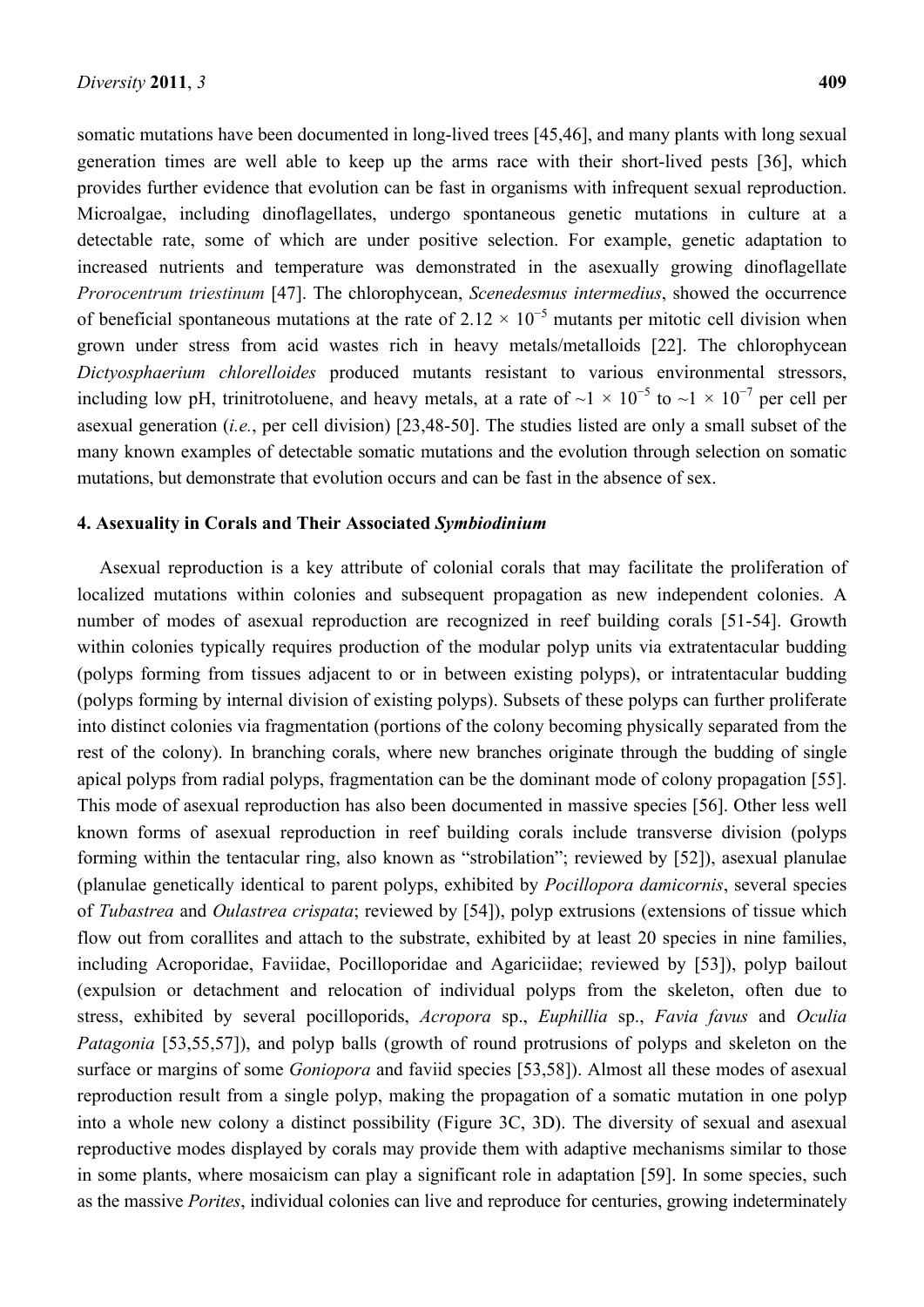through asexual budding, and consequently producing large colonies of several million polyps. In such long lived species, there is a high probability that somatic mutations will be preserved and accumulate over time.

Knowledge of key aspects of new polyp formation relevant to cell lineage selection in cnidarians is derived from pioneering work conducted on the non-colonial model coelenterate *Hydra*. In the early twentieth century, Tannreuther [60] described in detail how new buds commence with an increase in volume and division of cells in the wall of the parent *Hydra*. Once these cells have increased in volume once or twice, the ectoderm bulges out. Cells in this bulge become differentiated into two regions: the central part which becomes the distal end of the new polyp where cells become dormant and the region on either side in which the cells divide rapidly and contribute almost entirely to the growth of the bud (Figure 3A). Since only one or two cells on either side of the distal end of the bud are involved in growth, any mutation within these cells has a high probability of making up the majority of the new polyp. More recently, it has been shown that in addition to the involvement of cells at the site formation of the new bud, endodermal cell motility can be involved in bud formation [61,62]. Transgenic cells expressing a green fluorescent protein were observed to migrate to distant sites within the polyp (including the site of formation of the new bud), and oriented cell division of the transgenic cells occurred during the migration process [61]. Thus, not only mutant cells at the site of polyp formation but also mutant cells arisen elsewhere in the body may be incorporated in the newly budded polyp (Figure 3B) [63].

Corals acquire *Symbiodinium* either from the environment as larvae or primary polyps (~85% of species [64]) or via parental transmission to eggs, larvae or asexual propagules. *Symbiodinium* cells occupy vacuoles within the coral gastroderm, maintaining large population sizes in the order of  $10^6$  cells per cm<sup>2</sup> of coral tissue, which vary in healthy coral symbioses from 0.5 to 9  $\times$  10<sup>6</sup> cells per cm<sup>2</sup> among species [65,66] and in response to environmental parameters [67-71]. *Symbiodinium* also form symbioses with other invertebrate and protist hosts (reviewed in [72]) and occur free-living in various habitats including reef sediments ( $>10^3$  cells per cm<sup>3</sup>), seawater ( $\sim 10^2$  cells per cm<sup>3</sup>) [73] and the surface of benthic macroalgae [74,75]. Populations are maintained by binary fission and it is not known whether sexual reproduction exists within the *Symbiodinium* life cycle [76]. *Symbiodinium* cells in the process of dividing account for 0.4 to 12% of the *in hospite* population [77-79] corresponding to asexual generation (*i.e.*, doubling) times of three to 74 days, with ~seven days being common in most corals [79]. *Symbiodinium* growth is inversely related to density, with the fastest rates observed in new host tissue (e.g., the tips of coral branches [79]) and in the re-population of bleached tissue [80,81]. Growth is regulated by the rate of carbon fixation and utilization [82,83] and the amount of nutrients provided by the host [84,85], with further regulation of population sizes *in hospite* by host digestion and extrusion of *Symbiodinium* cells [85,86]. In free-living habitats, growth rates of *Symbiodinium* are not known, but doubling times in the order of days to weeks have been recorded for other species of free-living dinoflagellates [79]. In culture, *Symbiodinium* are capable of rapid growth with typical doubling times of less than 3 days [87-89], although some strains grow more slowly [90]. The asexual mode of reproduction and large *in hospite* population sizes suggest that somatic mutations are likely to be an important source of novel genetic variation for *Symbiodinium*. The fitness effects of mutations are generally more rapidly expressed in haploid organisms, such as *Symbiodinium*, as the impact of the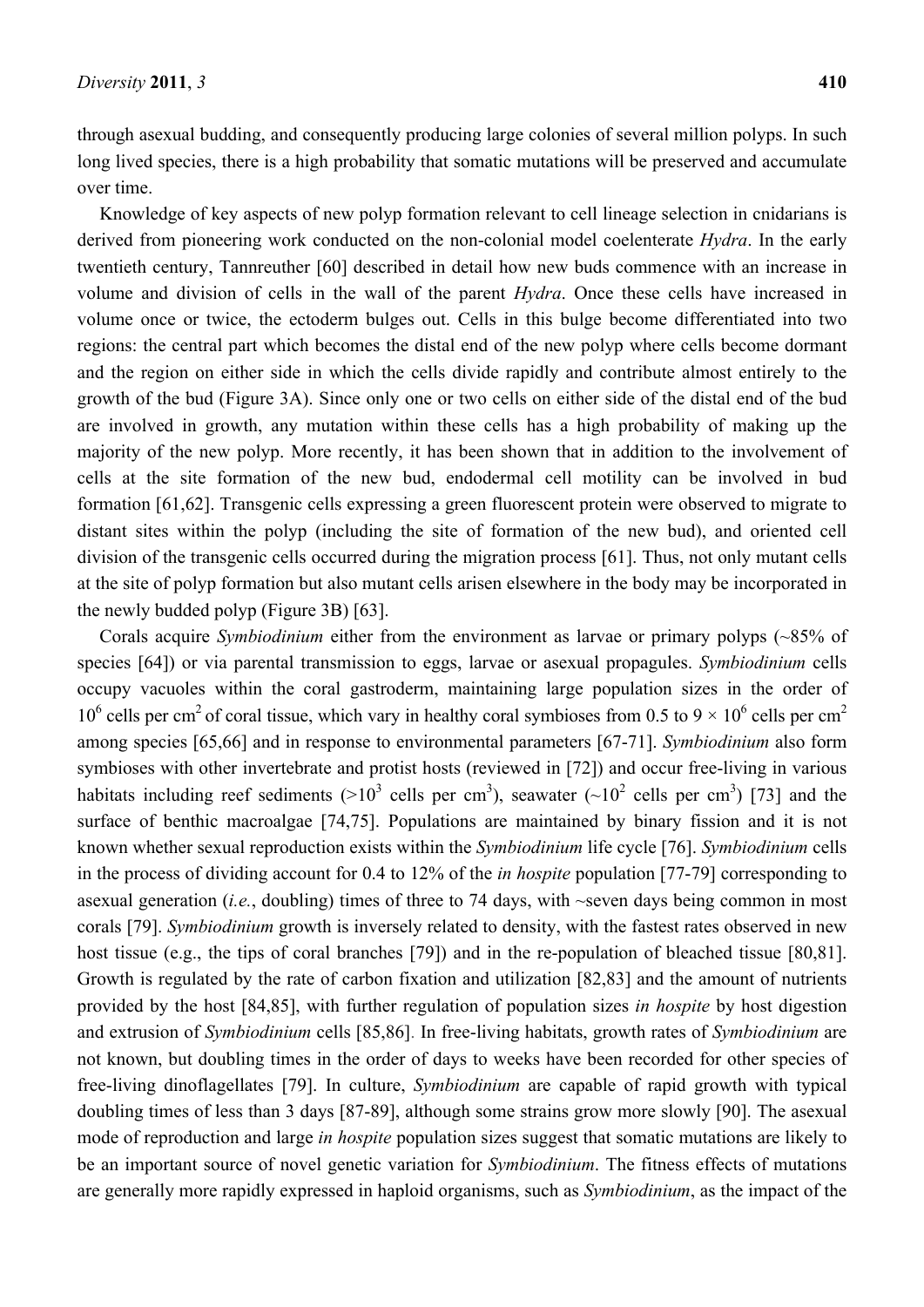mutation is not confounded by the wild-type allele on the homologous chromosome as is the case in diploid organisms (*i.e.*, heterozygous state).

**Figure 3.** Cartoon showing several ways in which mutant cells (shown in blue) can spread in corals. (**A**) Coral polyp with a mutation arisen in a cell of the endodermis (=gastrodermis) at the site of new polyp formation. As the budding process progresses, the mutated cell divides to form a mutant cell lineage which constitutes the endoderm of the newly budded polyp; (**B**) Mutant cells arisen in the upper part of the coral polyp migrate to some of the polyp's tentacles as well as into the budding polyp. As the budding process progresses, most of the endodermal cells of the newly budded polyp are of the mutant genotype; (**C**) Massive coral colony in which a mutation has arisen and spreads as the colony grows. At some point in time, partial colony mortality divides the colony into two physically separated units that are of different genotypes (wild-type and mutant); and (**D**) Branching coral in which a mutated branch breaks off and re-establishes itself by attachment to the substratum. The wild-type 'mother' colony produces wild-type gametes only, while the mutant colony produces both wild-type and mutant gametes as corals are diploid [63] and only half of the gametes in a heterozygous individual will carry the mutation following meiosis.

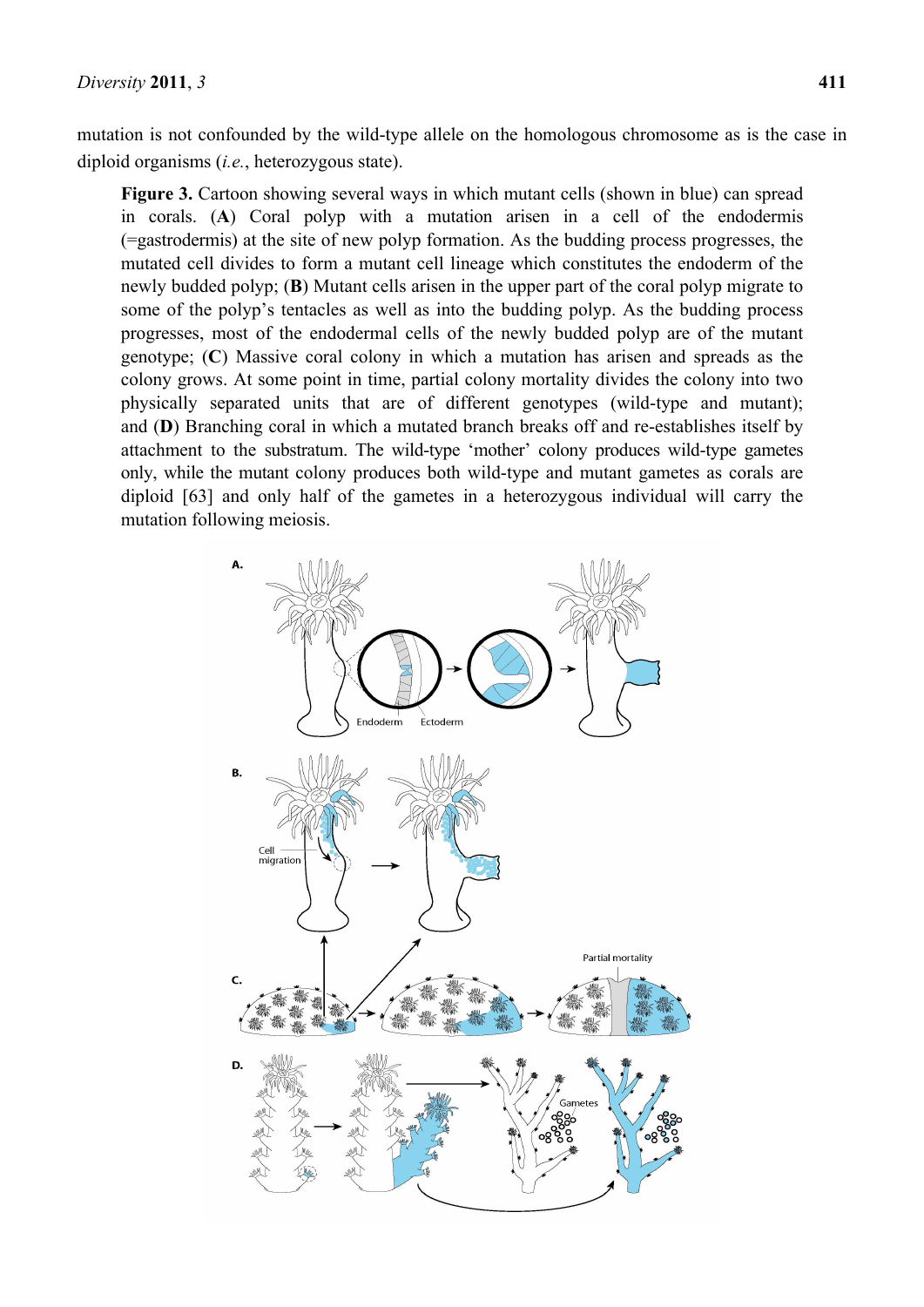#### **5. Are Somatic Mutations Fuel for Adaptation of Corals?**

The evidence summarized above from a wide range of partially or fully asexual organisms, indicates that evolution through somatic mutations and cell lineage selection in corals and associated *Symbiodinium* is likely to be an important mechanism for adaptation to climate change. Figure 4A–D show corals *in situ* displaying intra-colony phenotypic variation. We hypothesize that such variation may in some instances reflect mosaicism within the host and/or genetic diversity within its associated *Symbiodinium* population, but this remains to be tested. Based on measurements from a coral population of *Acropora millepora* in the southern Great Barrier Reef (GBR), we estimate that ~100 million somatic mutations arise within a single coral colony with a diameter of 30 cm (Table 1). A 30 cm *A. millepora* colony contains approximately half a million polyps, each of which spawns on average 5 eggs [91] and a vast number of sperm cells every spawning event, hence, there is considerable potential for somatic mutations to be passed on to the next sexual generation (Figure 3D). Further, somatic mutations may be passed on to asexually produced larvae or to other polyps and colony fragments (Figure 3A–D). The majority of spontaneous mutations, however, is likely to be selectively neutral, *i.e.*, has no impact on the phenotype or fitness, and the persistence of cells carrying a non-neutral (*i.e.*, under negative or positive selection) mutation will depend on the strength of selection for that mutation [92]. Nevertheless, estimates of beneficial mutations (*i.e.*, those under positive selection) under extreme experimental stress in unicellular algae are astonishingly high and only 100–10,000 fold smaller than the estimates for all (*i.e.*, neutral and non-neutral) somatic mutations in coral  $(10^{-5}$ - $10^{-7}$  per cell generation, Table 1). Climate change is predicted to result in an increased frequency of extreme weather events [93], which act as strong selective forces on coral and *Symbiodinium* populations. Mosaicism within the coral host tissues or genetic diversity within *Symbiodinium* populations may result in different levels of environmental tolerance across a single coral colony and partial, rather than whole, colony mortality is often observed after severe bleaching events [94,95]. Coral bleaching events reduce *in hospite Symbiodinium* densities to in some cases as low as 10 % of the pre-bleaching population in coral colonies that survive the stress event [81,96,97]. Remaining *Symbiodinium* cells may represent individuals that resisted bleaching because they were occupying microhabitat refuges (e.g., shaded branches) or they may represent genotypes that are better adapted to the bleaching stressor, e.g., elevated temperature. On repopulating the coral's tissues during recovery, the adapted genotype is likely to spread and increase in numbers. Such shifts have been documented for different *Symbiodinium* types (some even belonging to different clades) under natural [97] and experimental [15] field conditions following severe bleaching, but may have gone undetected if mutant cells better adapted to heat stress were present within a *Symbiodinium* type. In addition to extreme events, climate change is expected to cause a gradual and persistent increase in mean seawater temperatures [93] and this is a continuous selective force which will push coral and *Symbiodinium* populations towards increased thermal tolerance if the potential exists to evolve in that direction. Field observations of reduced impact of thermal stress events on coral communities in recent years compared with earlier thermal stress events of the same or lesser severity, suggest that adaptation may already have occurred on some reefs through selective mortality of the less tolerant (host and/or *Symbiodinium*) genotypes [98-100]. Whether this involved selection on recently evolved (*i.e.*, mutant) genotypes is, however, unknown.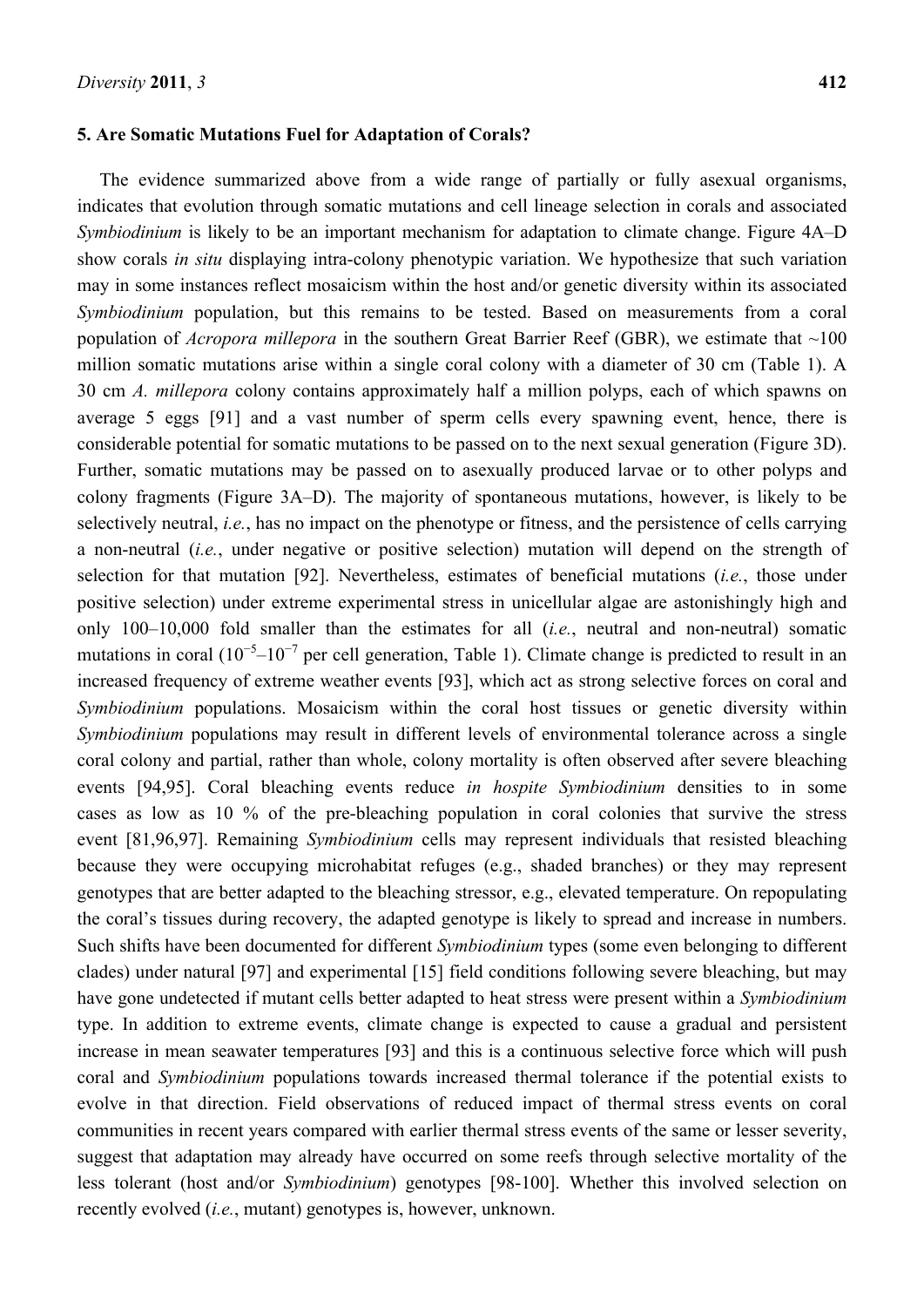**Table 1.** Estimates of the number of somatic mutations arising in coral and *Symbiodinium* cells in a median size *Acropora millepora* colony based on the number of cells within the colony, using data from a small fringing reef in the southern Great Barrier Reef (Miall Island). Cell renewal was not taken into account, because it is not known whether cell renewal takes place in corals. In *Hydra*, cells are continuously being renewed and each individual cell has a relatively short life span [62]. Hence, our estimate is conservative. Note that we present an estimate of all spontaneous somatic mutations (*i.e.*, the sum of neutral mutations and mutations under positive or negative selection) for the coral host, but an estimate of beneficial and phenotypically observable somatic mutations for *Symbiodinium*. The reason for this is that the latter is based on estimates for free-living unicellular algae, for which mutation rates have been estimated through laboratory selection experiments under various simulated environmental stress conditions, and mutants were phenotypically identified. Similar estimates are not available for the coral animal.

| <b>Attribute</b>                                      | <b>Estimate of variable</b>                             | Reference           |
|-------------------------------------------------------|---------------------------------------------------------|---------------------|
| Median colony diameter (cm)                           | 30                                                      | $[101]$             |
| No. branches/30 cm colony                             | 400                                                     | $[101]$             |
| Surface area/branch $(cm2)$                           | 13                                                      | $[102]$             |
| Surface area/30 cm, colony $(cm2)$                    | $400 \times 13 = 5200$                                  |                     |
| No. Symbiodinium cells/ $cm2$                         | $1.5 \times 10^{6}$                                     | $[103]$             |
| No. Symbiodinium                                      | $1.5 \times 10^6 \times 5200 = 7.8 \times 10^9$         |                     |
| cells/30 cm colony                                    |                                                         |                     |
| Ratio of Symbiodinium/host cells                      | 0.15                                                    | $[103]$             |
| No. coral host cells/30 cm colony                     | $7.8 \times 10^9 / 0.15 = 5.2 \times 10^{10}$           |                     |
| Coral host somatic mutation rate                      |                                                         |                     |
| per cell generation and genome                        | $2 \times 10^{-3}$                                      | [104, 105]          |
| (assuming $\sim$ 2 × 10 <sup>4</sup> genes in corals) |                                                         |                     |
| No. somatic mutations arising in coral                | $10.4 \times 10^7 \approx 10^8$                         |                     |
| host cells in 30 cm colony                            |                                                         |                     |
| Symbiodinium beneficial and                           |                                                         |                     |
| phenotypically observable somatic                     | $10^{-5} - 10^{-7}$                                     | $[22, 23, 48 - 50]$ |
| mutation rate per cell generation                     |                                                         |                     |
| No. beneficial mutant Symbiodinium                    | $7.8 \times 10^2 - 7.8 \times 10^4 \approx 10^3 - 10^5$ |                     |
| cells in 30 cm colony                                 |                                                         |                     |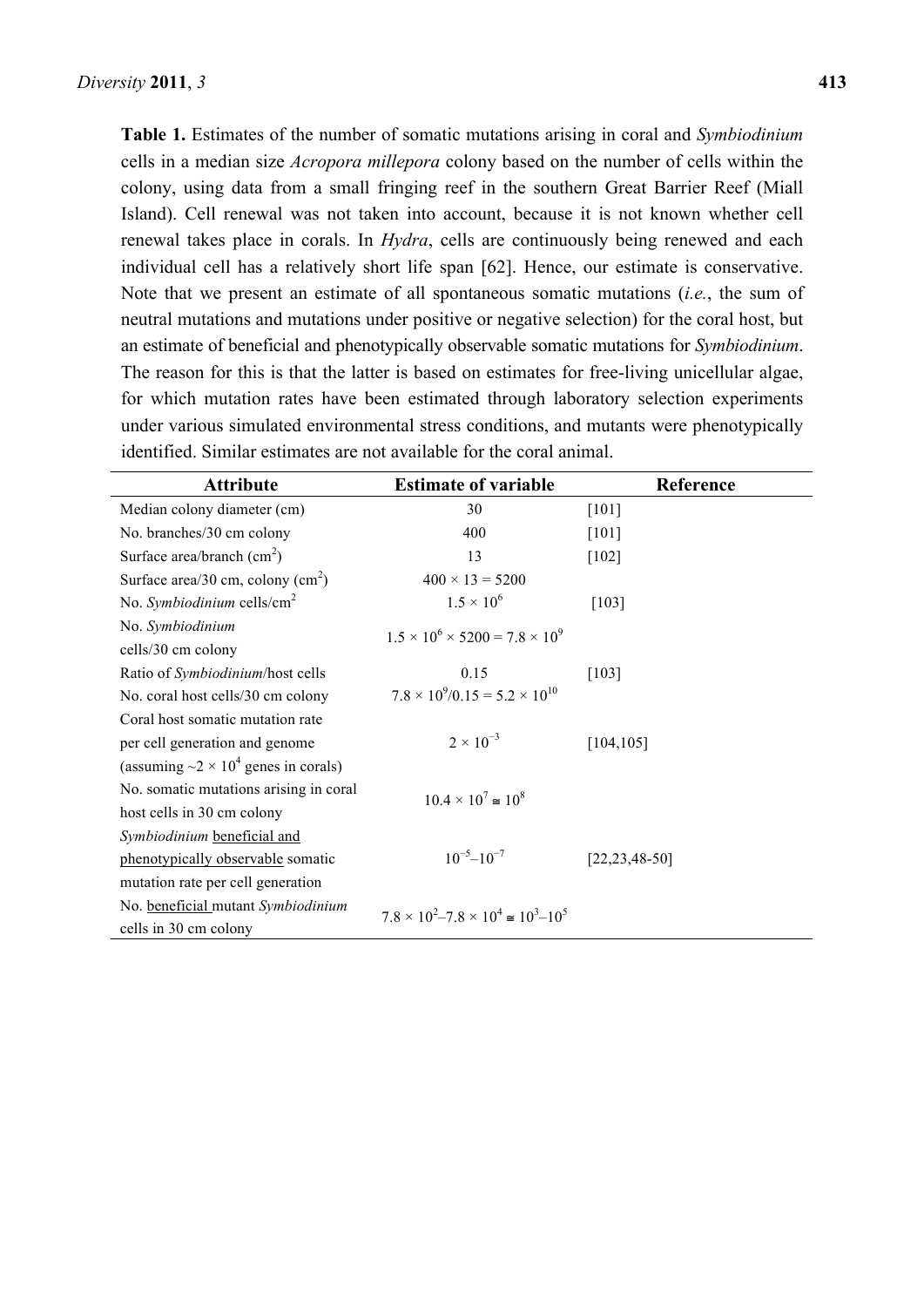Figure 4. Field examples of intra-colony phenotypic variation in reef corals. (**A**) "Tumour"-like structures (white arrow heads) on a *Montipora digitata* branch that has not bleached while the main branch has. Photo credit: Andrew Heyward; (**B**) Patchy bleaching across a *Goniopora* sp. colony. Photo credit: Emily Howells; (**C**) Differential expression of coral host pigments across a *Hydnophora rigida* colony. Photo credit: Ray Berkelmans; and (**D**) Healthy colony of *Lobophyllia hemprichii*, showing one severely bleached polyp. Photo credit: Emily Howells.



At the population level, the maintenance of genetic diversity is a balance between random genetic drift, migration and natural selection, which either increase or decrease the prevalence of any particular mutation within a population or species [106]. For functional genetic divergence to occur between populations (*i.e.*, local adaptation), the intensity of selection on a certain adaptive trait or beneficial mutation needs to be greater than the combined effects of random genetic drift and migration [107]. The emerging picture on levels of connectivity of both coral hosts and *Symbiodinium* is that gene flow is relatively restricted for most species of host and symbiont, *i.e.*, that most populations are largely self-seeding [108-110], at least over the time scales relevant to adaptation to climate change impacts. This will facilitate local adaptation as 'dilution' through input of less adapted alleles from outside the population is likely to be low. Drift becomes more important with decreasing effective population sizes  $(N_e)$ , and low frequency alleles (such as new mutant alleles) have a high probability of being lost in populations with small *N<sub>e</sub>*. *N<sub>e</sub>* values of corals are likely significantly smaller than their census sizes [111,112], because (1) populations are known to greatly fluctuate in size due to a range of perturbations, including crown-of-thorn outbreaks, storms and cyclones, extreme wet seasons and bleaching events [6], (2) fecundity in corals is highly variable [113], (3) asexual reproduction is common in corals [54], and (4) in gonochoric species, sex-ratios may be biased [114]. No estimates of *Ne*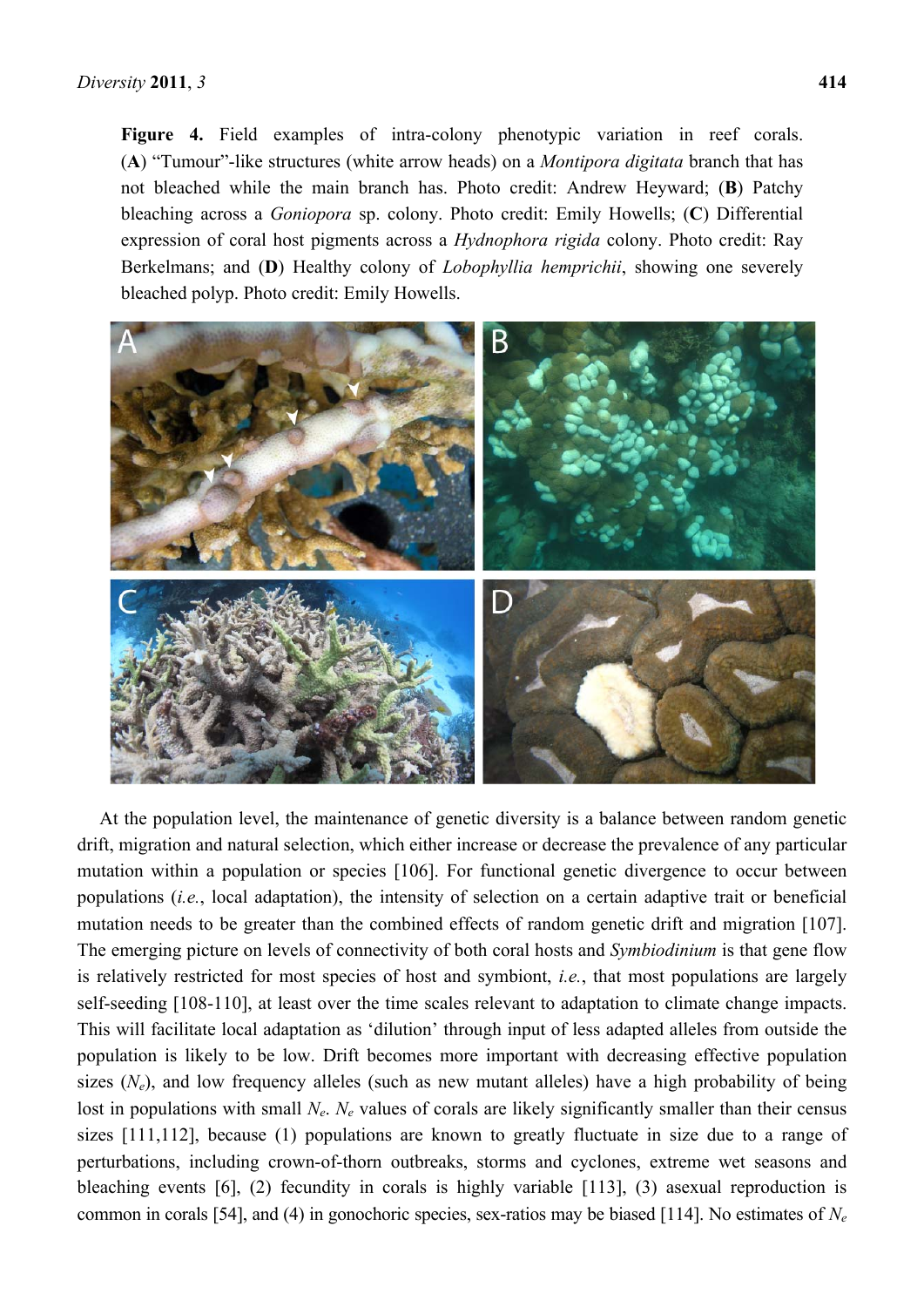exist for common species of coral, and the role of drift on the likelihood of a mutant genotype to establish itself within a population is therefore virtually impossible to assess. Other factors that affect the likelihood of a new mutation spreading through a population have been elucidated by a recent model of co-evolutionary interactions between the coral host and associated *Symbiodinium* [115]. This model predicts that bleaching resistance alleles spread more quickly through the population when bleaching results from death of the coral-*Symbiodinium* partnership rather than expulsion of *Symbiodinium* without death, because the death of the partnership is more efficient at removing the disfavoured allele from the coral host and *Symbiodinium* populations [115]. This finding would extend to partial mortality of tissues with less adapted genotypes within a mosaic colony. The way in which the genomes of the two symbiotic partners interact and the trade-offs between fitness traits (such as thermal tolerance and growth rate) were also found to have a considerable effect on the speed of the spread of resistance alleles. Further, in species that have to acquire *Symbiodinium* from the environment early in ontogeny (*i.e.*, in the larval or primary polyp stage; ~85% of all species [64]), the spread of *Symbiodinium* alleles will be affected by the force and direction of selection *in* and *ex hospite*, which need not be the same, and the extent of gene flow between the *in hospite* and free-living *Symbiodinium* populations.

### **6. Conclusions**

Corals possess a set of attributes that theoretically provides them with considerable adaptive potential through somatic mutations and selection thereon. Many species show extensive asexual reproduction, indeterminate growth, asexual regeneration following partial colony mortality, and longevity, resulting in many mitotic cell divisions and hence, opportunities for somatic mutations to arise within an individual. All coral species lack germ cell lines. Instead, germ cells arise from somatic cells, and therefore, many cell divisions take place prior to the formation of gametes. The model cnidarian, *Hydra*, is believed to integrate foreign genetic material relatively easily into its genome [116,117], and has been shown to readily accept and incorporate mutant cells into its body [61]. If these traits are also present in corals, they will facilitate cell lineage selection. All reef-building corals form an intimate symbiosis with *Symbiodinium*, which to a large extent determines the coral's physiological tolerances. *Symbiodinium* also have attributes that promote adaptation, such as large population sizes and rapid turn-over rates. Baskett *et al.*'s [118] model of symbiont evolutionary dynamics predicts that some level of adaptation within the following decades is possible in the presence of either genetic or community-level variation in *Symbiodinium* thermal tolerance, however, these model outcomes have not yet been experimentally validated. We propose that future work should focus on examining the response of *Symbiodinium* and possibly coral tissues to selection in the laboratory [119]. Recent laboratory selection experiments on 12 unicellular algal species (11 phytoplankton species and *Symbiodinium* sp.) have shown that adaptation to increased temperatures is possible within 8–150 generations, with the extent of the increase in temperature tolerance and the rate at which adaptation occurred varying among species [120]. Whole genome sequencing of cells/tissues prior to and following the *in vitro* selection experiment may reveal the mutations responsible for the adaptive response.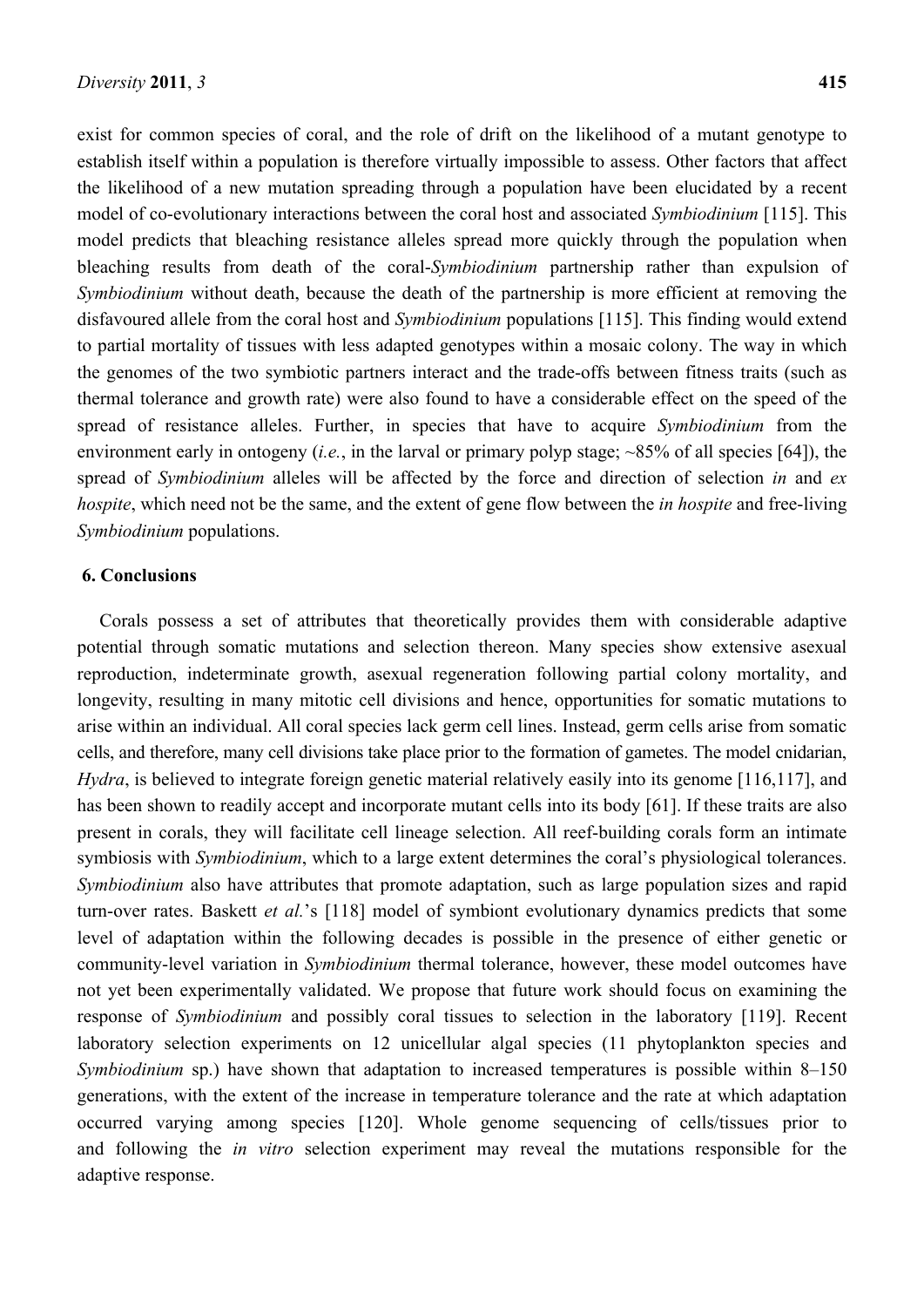## **Acknowledgements**

We thank Tim Simmonds (AIMS) for producing Figures 2 and 3. We also thank Bob Buddemeier, Daphne Fautin and two anonymous reviewers for their valuable input into this manuscript.

# **References**

- 1. Jansen, E.; Overpeck, J.; Briffa, K.R.; Duplessy, J.-C.; Joos, F.; Masson-Delmotte, V.; Olago, D.; Otto-Bliesner, B.; Peltier, W.R.; Rahmstorf, S.; *et al.* Contribution of Working Group I to the Fourth Assessment Report of the Intergovernmental Panel on Climate Change. In *Climate Change 2007: The Physical Science Basis*; Solomon, S., Qin, D., Manning, M., Chen, Z., Marquis, M., Averyt, K.B., Tignor, M., Miller, H.L., Eds.; Cambridge University Press: Cambridge, UK; New York, NY, USA, 2007; pp. 433-497.
- 2. Anthony, K.R.N.; Maynard, J.A.; Diaz-Pulido, G.; Mumby, P.J.; Marshall, P.; Cao, L.; Hoegh-Guldberg, O. Ocean acidification and warming will lower coral reef resilience*. Global Change Biol.* **2011**, *17*, 1798-1808.
- 3. Anthony, K.R.N.; Kline, D.I.; Diaz-Pulido, G.; Dove, S.; Hoegh-Guldberg, O. Ocean acidification causes bleaching and productivity loss in coral reef builders*. Proc. Natl. Acad. Sci. USA* **2008**, *105*, 17442-17446.
- 4. Gardner, T.A.; Cote, I.M.; Gill, J.A.; Gant, A.; Watkinson, A.R. Long-term region-wide declines in Caribbean corals*. Science* **2003**, *301*, 958-960.
- 5. Bruno, J.F.; Selig, E.R. Regional decline of coral cover in the Indo-Pacific: Timing, extent, and subregional comparisons. *PLoS One* **2007**, *2*, e711.
- 6. Sweatman, H.; Delean, S.; Syms, C. Assessing loss of coral cover on Australia's Great Barrier Reef over two decades, with implications for longer-term trends*. Coral Reefs* **2011**, *30*, 521-531.
- 7. Wilkinson, C. *Status of the Coral Reefs of the World: 2008*; Global Coral Reef Monitoring Network and Reef and Rainforest Research Centre: Townsville, Australia, 2008; p. 296.
- 8. Hoegh-Guldberg, O.; Mumby, P.J.; Hooten, A.J.; Steneck, R.S.; Greenfield, P.; Gomez, E.; Harvell, C.D.; Sale, P.F.; Edwards, A.J.; Caldeira, K.; *et al.* Coral reefs under rapid climate change and ocean acidification*. Science* **2007**, *318*, 1737-1742.
- 9. Hoegh-Guldberg, O. Climate change, coral bleaching and the future of the world's coral reefs*. Mar. Freshwater Res.* **1999**, *50*, 839-866.
- 10. Baird, A.H.; Bhagooli, R.; Ralph, P.J.; Takahashi, S. Coral bleaching: The role of the host*. Trends Ecol. Evol.* **2009**, *24*, 16-20.
- 11. Maynard, J.A.; Baird, A.H.; Pratchett, M.S. Revisiting the Cassandra syndrome; The changing climate of coral reef research*. Coral Reefs* **2008**, *27*, 745-749.
- 12. Babcock, R.C. Comparative demography of 3 species of scleractinain corals using age-dependent and size-dependent classifications*. Monographs* **1991**, *61*, 225-244.
- 13. Omori, M. Degradation and restoration of coral reefs: Experience in Okinawa, Japan*. Mar. Biol. Res.* **2010**, *7*, 3-12.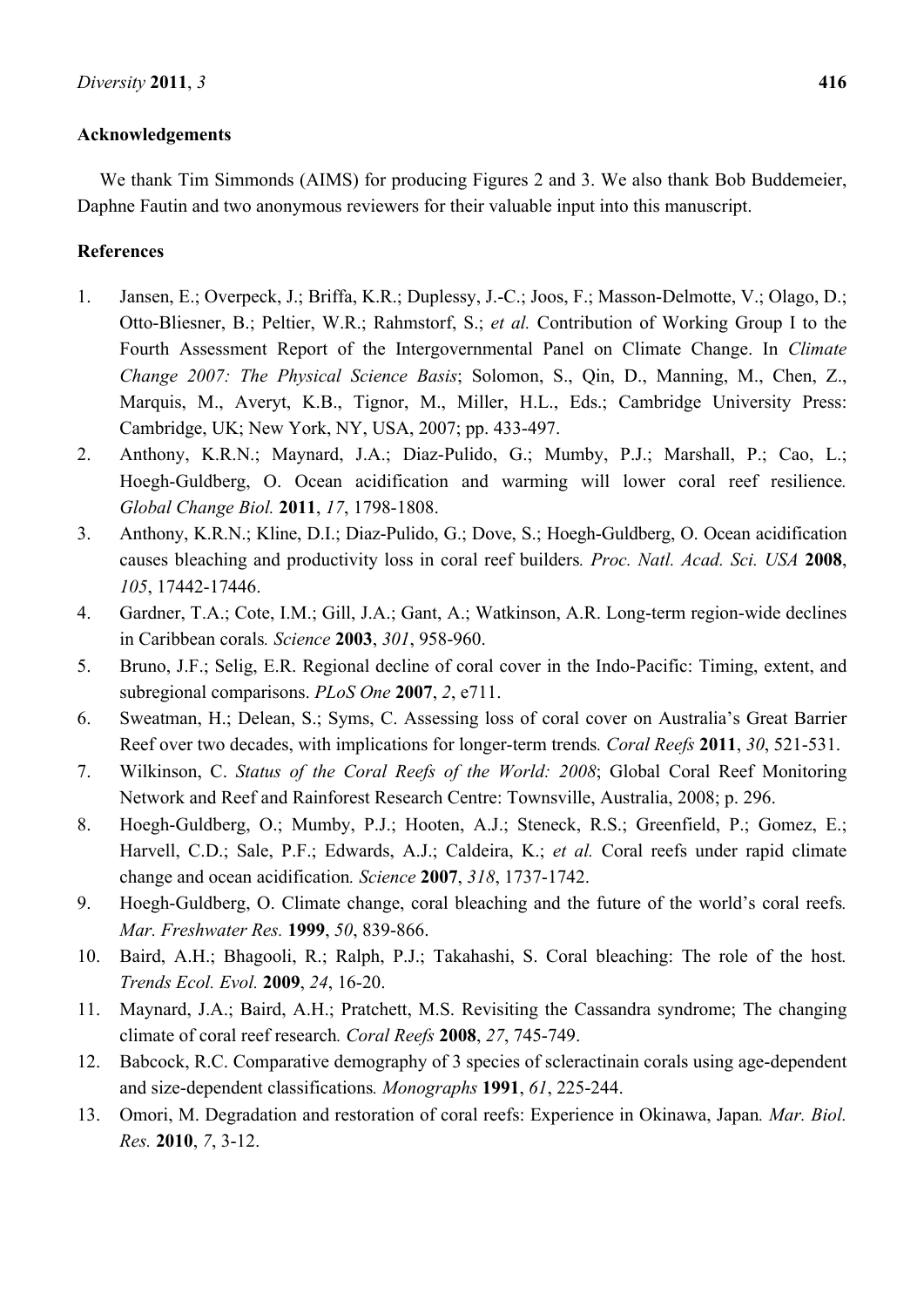- 14. Mieog, J.C.; Olsen, J.L.; Berkelmans, R.; Bleuler-Martinez, S.A.; Willis, B.L.; van Oppen, M.J.H. The roles and interactions of symbiont, host and environment in defining coral fitness*. PLoS One*  **2009**, *4*, e6364.
- 15. Berkelmans, R.; van Oppen, M.J.H. The role of zooxanthellae in the thermal tolerance of corals: A 'nugget of hope' for coral reefs in an era of climate change*. Proc. R. Soc. London B* **2006**, *273*, 2305-2312.
- 16. Abrego, D.; Ulstrup, K.E.; Willis, B.L.; van Oppen, M.J.H. Species-specific interactions between algal endosymbionts and coral hosts define their bleaching response to heat and light stress*. Proc. R. Soc. B* **2008**, *275*, 2273-2282.
- 17. Rowan, R. Thermal adaptation in reef coral symbionts*. Nature* **2004**, *430*, 742.
- 18. Santos, S.R.; Coffroth, M.A. Molecular genetic evidence that dinoflagellates belonging to the genus *Symbiodinium* Freudenthal are haploid*. Biol. Bull.* **2003**, *204*, 111-120.
- 19. Blank, R.J. Cell architecture of the dinoflagellate *Symbiodinium* sp. inhabiting the Hawaiian stony coral *Montipora verrucosa. Mar. Biol.* **1987**, *94*, 143-155.
- 20. Correa, A.M.S.; Baker, A.C. Understanding diversity in coral-algal symbiosis: A cluster-based approach to interpreting fine-scale genetic variation in the genus *Symbiodinium. Coral Reefs*  **2009**, *28*, 81-93.
- 21. Santos, S.R.; Gutierrez-Rodriguez, C.; Lasker, H.R.; Coffroth, M.A. *Symbiodinium* sp. associations in the gorgonian *Pseudopterogorgia elisabethae* in the Bahamas: High levels of genetic variability and population structure in symbiotic dinoflagellates*. Mar. Biol.* **2003**, *143*, 111-120.
- 22. Baos, R.; Garcia-Villada, L.; Agrelo, M.; Lopez-Rodas, V.; Hiraldo, F.; Costas, E. Short-term adaptation of microalgae in highly stressful environments: An experimental model analysing the resistance of *Scenedesmus intermedius* (Chlorophyceae) to the heavy metals mixture from the Aznalcollar mine spill*. Eur. J. Phycol.* **2002**, *37*, 593-600.
- 23. Costas, E.; Flores-Moya, A.; Perdigones, N.; Maneiro, E.; Blanco, J.L.; Garcia, M.E.; Lopez-Rodas, V. How eukaryotic algae can adapt to the Spain's Rio Tinto: A neo-Darwinian proposal for rapid adaptation to an extremely hostile ecosystem*. New Phytol.* **2007**, *175*, 334-339.
- 24. Correa, A.M.S.; Baker, A. Disaster taxa in microbially mediated metazoans: How endosymbionts and environmental catastrophes influence the adaptive capacity of reef corals*. Global Change Biol.* **2011**, *17*, 68-75.
- 25. Fautin, D.G. Cnidarian Reproduction: Assumptions and their implications. In *Coelenterate Biology: Proceedings of the Sixth International Congress of Coelenterate Biology*; Nationaal Natuurhistorisch Museum: Leiden, The Netherlands, 1997; pp. 151-162.
- 26. Buddemeier, R.W.; Fautin, D.G.; Ware, J.R. Acclimation, adaptation and algal symbioses in reef-building scleractinian corals. In *Proceedings of the 6th International Conference on Coelenterate Biology*, Noordwijkerhout, The Netherlands, 16–21 July 1995; pp. 71-76.
- 27. Lynch, M. Evolution of the mutation rate*. Trends Genet.* **2010**, *26*, 345-352.
- 28. Buss, L.W. Evolution, development, and the units of selection*. Proc. Natl. Acad. Sci. USA* **1983**, *80*, 1387-1391.
- 29. Crow, J.F. How much do we know about spontaneous human mutation-rates? *Environ. Mol. Mutagen.* **1993**, *21*, 122-129.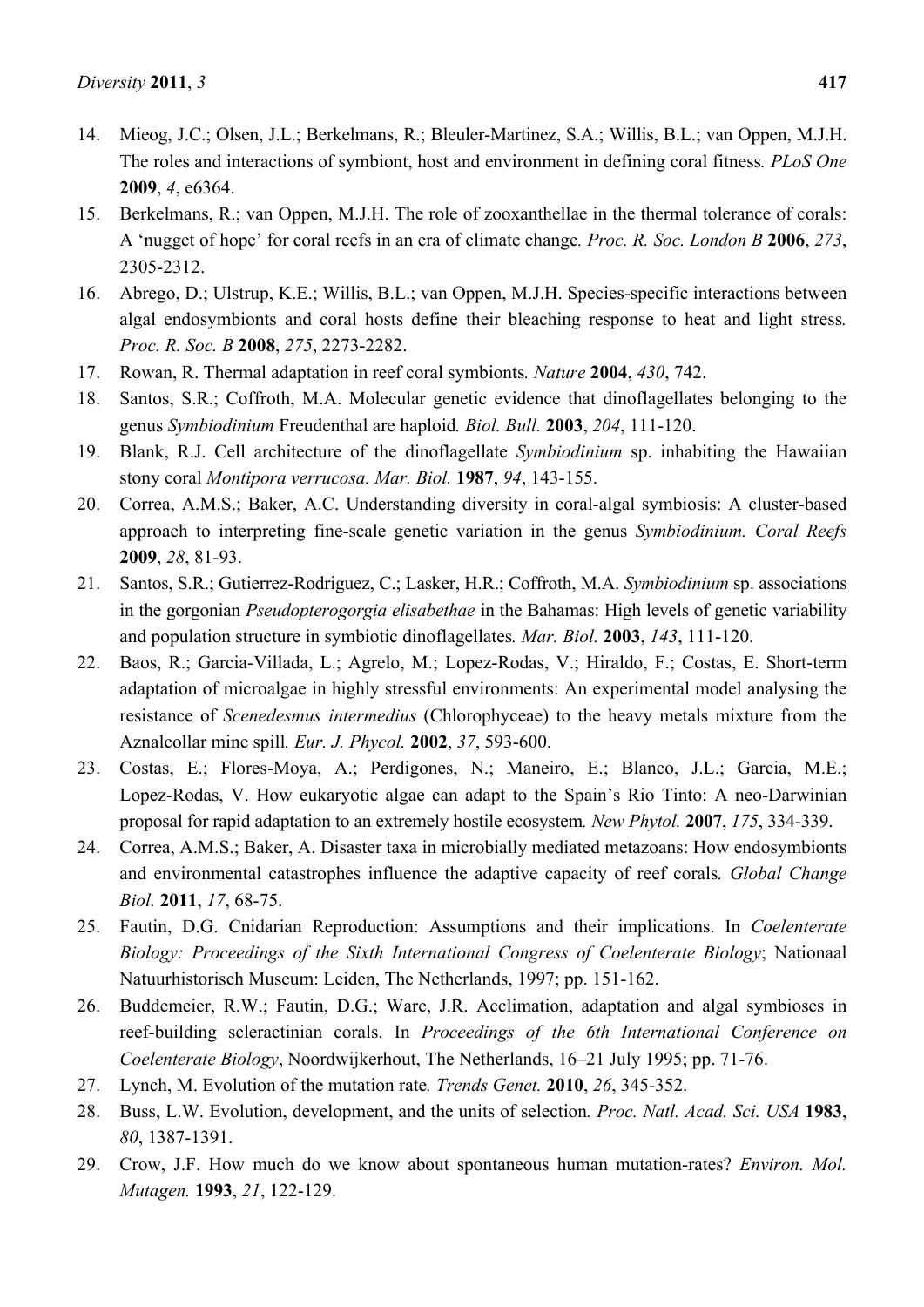- 30. Rinkevich, B.; Matranga, V. *Stem Cells in Marine Organisms*; Springer: Dordrecht, The Netherlands, 2009.
- 31. Lushai, G.; Loxdale, H.D.; Allen, J.A. The dynamic clonal genome and its adaptive potential*. Biol. J. Linn. Soc.* **2003**, *79*, 193-208.
- 32. Monro, K.; Poore, A.G.B. Selection in modular organisms: Is intraclonal variation in macroalgae evolutionarily important? *Am. Nat.* **2004**, *163*, 564-578.
- 33. Fagerstrom, T.; Briscoe, D.A.; Sunnucks, P. Evolution of mitotic cell-lineages in multicellular organisms*. Trends Ecol. Evol.* **1998**, *13*, 117-120.
- 34. Pineda-Krch, M.; Fagerstrom, T. On the potential for evolutionary change in meristematic cell lineages through intraorganismal selection*. J. Evol. Biol.* **1999**, *12*, 681-688.
- 35. Monro, K.; Poore, A.G.B. The potential for evolutionary responses to cell-lineage selection on growth form and its plasticity in a red seaweed*. Am. Nat.* **2009**, *173*, 151-163.
- 36. Gill, D.E.; Chao, L.; Perkins, S.L.; Wolf, J.B. Genetic mosaicism in plants and clonal animals*. Annu. Rev. Ecol. Syst.* **1995**, *26*, 423-444.
- 37. Butlin, R.; Schon, I.; Martens, K. Asexual reproduction in nonmarine ostracods*. Heredity* **1998**, *81*, 473-480.
- 38. Perez, M.L.; Valverde, J.R.; Batuecas, B.; Amat, F.; Marco, R.; Garesse, R. Speciation in the *Artemia* genus—mitochindrial-DNA analysis of bisexual and parthenogenetic brine shrimps*. J. Mol. Evol.* **1994**, *38*, 156-168.
- 39. Welch, D.B.M.; Meselson, M. Oocyte nuclear DNA content and GC proportion in rotifers of the anciently asexual Class Bdelloidea*. Biol. J. Linn. Soc.* **2003**, *79*, 85-91.
- 40. Welch, D.B.M.; Meselson, M. Evidence for the evolution of bdelloid rotifers without sexual reproduction or genetic exchange*. Science* **2000**, *288*, 1211-1215.
- 41. Normark, B.B. Phylogeny and evolution of parthenogenetic weevils of the *Aramigus tessellatus* species complex (Coleoptera: Curculionidae: Naupactini): Evidence from mitochondrial DNA sequences*. Evolution* **1996**, *50*, 734-745.
- 42. Hedges, S.B.; Bogart, J.P.; Maxson, L.R. Ancestry of unisexual salamanders*. Nature* **1992**, *356*, 708-710.
- 43. Loxdale, H.D.; Lushai, G. Rapid changes in clonal lines: The death of a 'sacred cow'*. Biol. J. Linn. Soc.* **2003**, *79*, 3-16.
- 44. Bunting, S.; van Emden, H.F. Rapid response to selection for increased esterease-activity on small populations of an apomictic clone of *Myzus-persicae. Nature* **1980**, *285*, 502-503.
- 45. Ally, D.; Ritland, K.; Otto, S.P. Can clone size serve as a proxy for clone age? An exploration using microsatellite divergence in *Populus tremuloides*. *Mol. Ecol.* **2008**, *17*, 4897-4911.
- 46. Schnittler, M.; Eusemann, P. Consequences of genotyping errors for estimation of clonality: A case study on *Populus euphratica* Oliv. (Salicaceae)*. Evol. Ecol.* **2010**, *24*, 1417-1432.
- 47. Flores-Moya, A.; Costas, E.; Lopez-Rodas, V. Roles of adaptation, chance and history in the evolution of the dinoflagellate *Prorocentrum triestinum*. *Naturwissenschaften* **2008**, *95*, 697-703.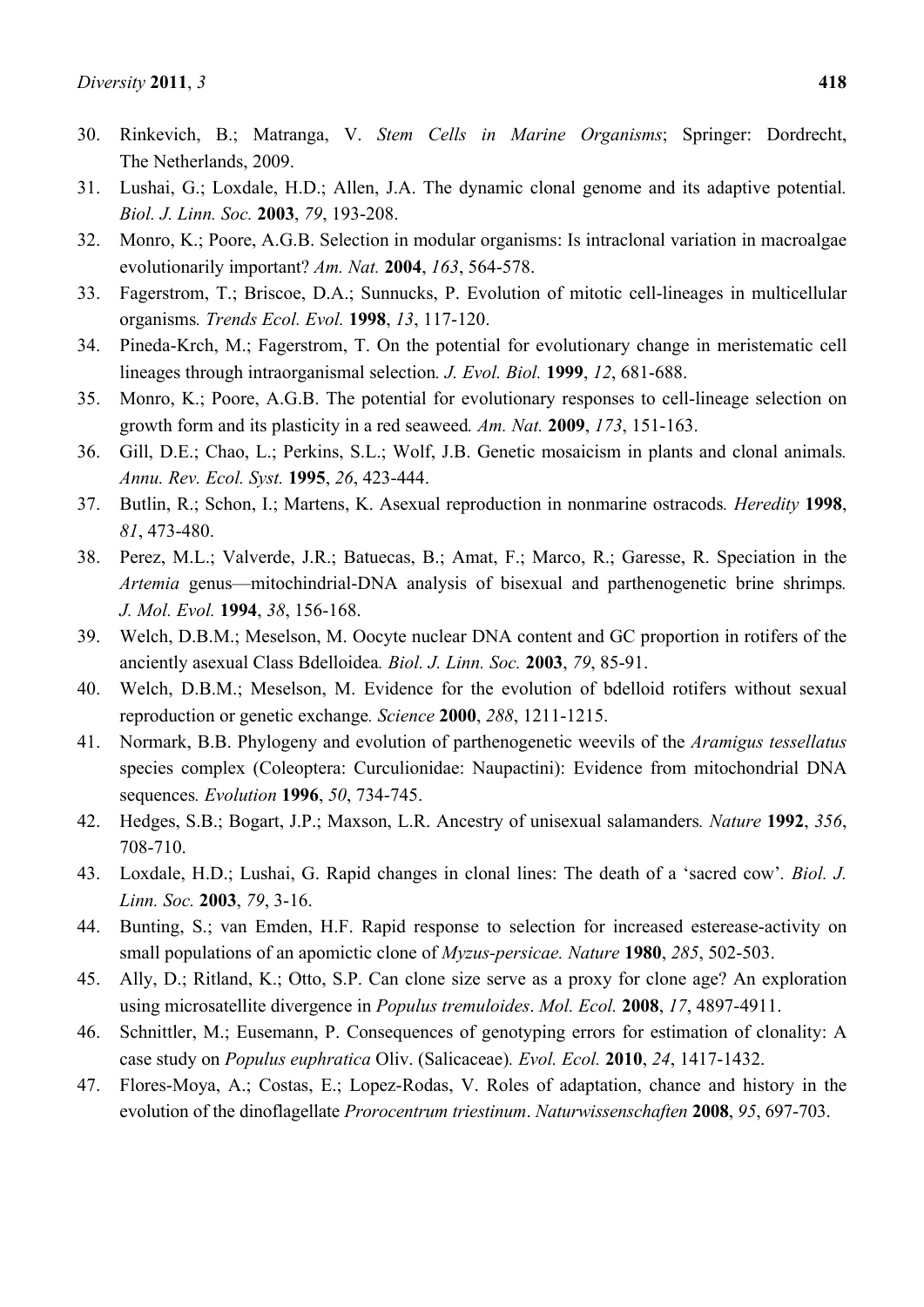- 48. Garcia-Villada, L.; Lopez-Rodas, V.; Banares-Espana, E.; Flores-Moya, A.; Agrelo, M.; Martin-Otero, L.; Costas, E. Evolution of microalgae in highly stressing environments: An experimental model analyzing the rapid adaptation of *Dictyosphaerium chlorelloides* (Chlorophyceae) from sensitivity to resistance against 2,4,6-trinitrotoluene by rare preselective mutations*. J. Phycol.* **2002**, *38*, 1074-1081.
- 49. Lopez-Rodas, V.; Costas, E.; Maneiro, E.; Marva, F.; Rouco, M.; Delgado, A.; Flores-Moya, A. Living in Vulcan's forge: Algal adaptation to stressful geothermal ponds on Vulcano Island (southern Italy) as a result of pre-selective mutations*. Phycol. Res.* **2009**, *57*, 111-117.
- 50. Lopez-Rodas, V.; Marva, F.; Rouco, M.; Costas, E.; Flores-Moya, A. Adaptation of the chlorophycean Dictyosphaerium chlorelloides to stressful acidic, mine metal-rich waters as result of pre-selective mutations*. Chemosphere* **2008**, *5*, 703-707.
- 51. Wells, J.W. Scleractinia. In *Treatise on Invertebrate Palaeontology*; Moore, R.C., Ed.; Geological Society of America: Boulder, CO, USA, 1956; pp. 328-444.
- 52. Cairns, S.D. Asexual Reproduction in Solitary Scleractinia*.* In *Proceedings of the 6th International Coral Reef Symposium*, Townsville, Australia, 8–12 August 1988; Volume 2, pp. 641-646.
- 53. Borneman, E.H. Reproduction in aquarium corals. In *Proceedings of the 10th International Coral Reef Symposium*, Okinawa, Japan, 28 June–2 July 2004; pp. 50-60.
- 54. Harrison, P.L. Sexual reproduction of scleractinian corals. In *Coral Reefs: An Ecosystem in Transition*, 1st ed.; Dubinsky, Z., Stambler, N., Eds.; Springer Science+Business Media, B.V.: Dordrecht, The Nehterlands, 2011; pp. 59-85.
- 55. Sammarco, P.W. Polyp bail-out: An escape response to environmental stress and a new means of reproduction in corals*. Mar. Ecol. Prog. Ser.* **1982**, *10*, 57-65.
- 56. Highsmith, R.C. Reproduction by fragmentation in corals. *Mar. Ecol. Prog. Ser.* **1982**, *7*, 207–226.
- 57. Kramarsky-Winter, E.; Fine, M.; Loya, Y. Coral polyp expulsion*. Nature* **1997**, *387*, 137–137.
- 58. Rosen, B.R.; Taylor, J.D. Reef coral from Aldabra: New mode of reproduction*. Science* **1969**, *166*, 119-121.
- 59. O'Connell, L.M.; Ritland, K. Somatic mutations at microsatellite loci in western redcedar (*Thuja plicata*: Cupressaceae). *J. Hered.* **2004**, *95*, 172-176.
- 60. Tannreuther, G.W. Budding in *Hydra. Biol. Bull.* **1909**, *16*, 210-214.
- 61. Wittlieb, J.; Khalturin, K.; Lohmann, J.U.; Anton-Erxleben, F.; Bosch, T.C.G. Transgenic *Hydra* allow *in vivo* tracking of individual stem cells during morphogenesis*. Proc. Natl. Acad. Sci. USA*  **2006**, *103*, 6208-6211.
- 62. Bosch, T.C.G. *Hydra* and the evolution of stem cells*. BioEssays* **2009**, *31*, 478-486.
- 63. Kenyon, J.C. Models of reticulate evolution in the coral genus *Acropora* based on chromosome numbers: Parallels with plants*. Evolution* **1997**, *51*, 756-767.
- 64. Richmond, R.H. Reproduction and recruitment in corals: critical links in the persistence of reefs. In *Life and Death of Coral Reefs*, 1st ed.; Birkeland, C., Ed.; Chapman & Hall: New York, NY, USA, 1997; pp. 175-197.
- 65. Drew, E.A. The biology and physiology of alga invertebrate symbioses part 2: The density of symbiotic algal cells in a number of hermatypic hard corals and alcyonarians from various depths. *J. Exp. Mar. Biol. Ecol.* **1972**, *9*, 71-75.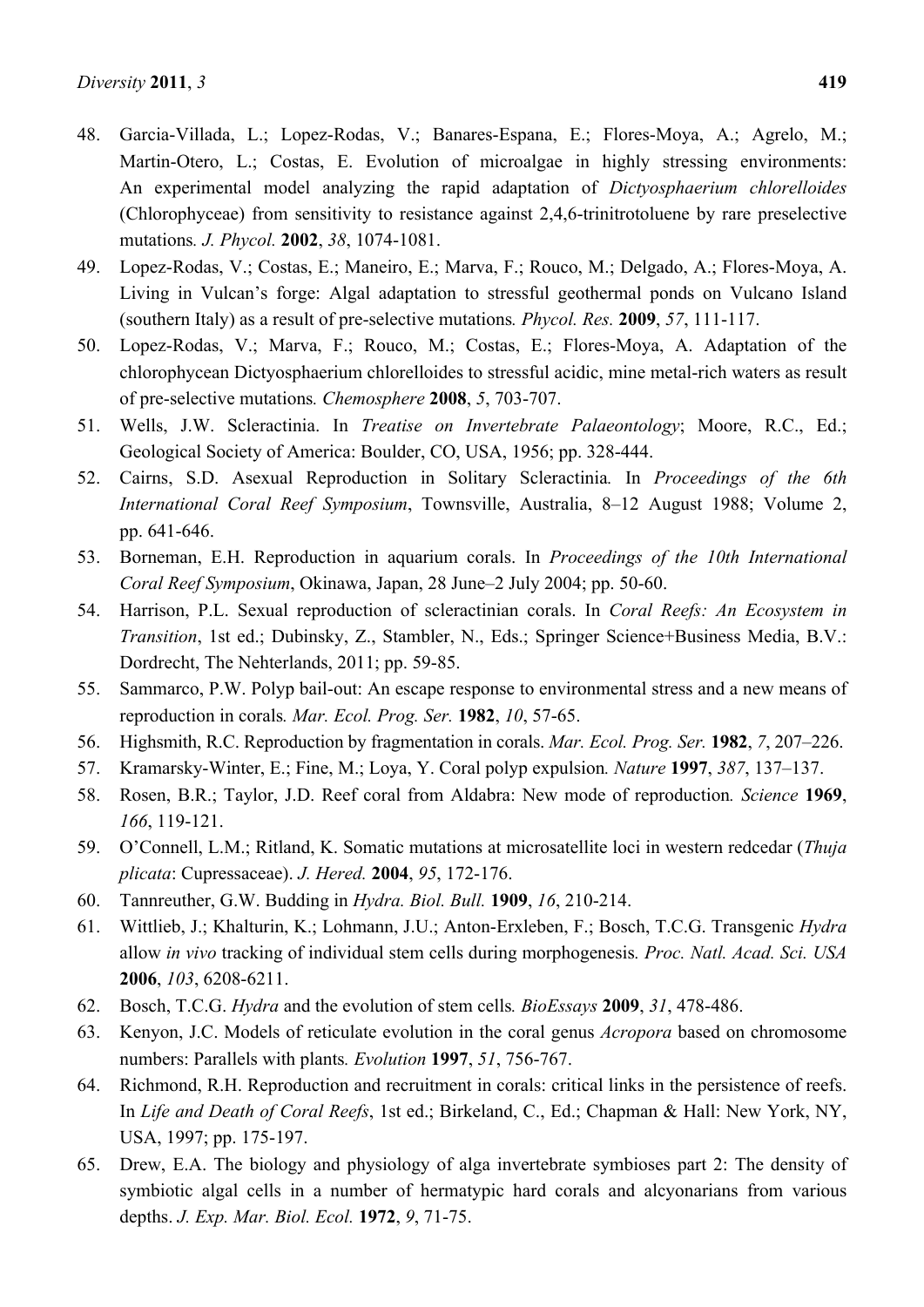- 67. Dustan, P. Distribution of zooxanthellae and photosynthetic chloroplast pigments of the reef building coral *Montastrea-annularis* in relation to depth on a West-Indian coral reef. *Bull. Mar. Sci.* **1979**, *29*, 79-95.
- 68. Falkowski, P.G.; Dubinsky, Z. Light shade adaptation of *Stylophora-pistillata*, a hermatypic coral from the Gulf of Eilat, Aqaba, Red Sea. *Nature* **1981**, *289*, 172-174.
- 69. McCloskey, L.R.; Muscatine, L. Production and respiration in the Red Sea coral *Stylophora pistillata* as a function of depth*. Proc. R. Soc. London B* **1984**, *222*, 215-230.
- 70. Stimson, J. The annual cycle of density of zooxanthellae in the tissues of field and laboratory-held *Pocillopora damicornis* (Linnaeus)*. J. Exp. Mar. Biol. Ecol.* **1997**, *214*, 35-48.
- 71. Fagoonee, I.; Wilson, H.B.; Hassell, M.P.; Turner, J.R. The dynamics of zooxanthellae populations: A long-term study in the field*. Science* **1999**, *283*, 843-845.
- 72. Coffroth, M.A.; Santos, S.R. Genetic diversity of symbiotic dinoflagellates in the genus *Symbiodinium. Protist* **2005**, *156*, 19-34.
- 73. Littman, R.A.; van Oppen, M.J.H.; Willis, B.L. Methods for sampling free-living *Symbiodinium* (zooxanthellae) and their distribution and abundance at Lizard Island (Great Barrier Reef)*. J. Exp. Mar. Biol. Ecol.* **2008**, *364*, 48-53.
- 74. Porto, I.; Granados, C.; Restrepo, J.C.; Sanchez, J.A. Macroalgal-associated dinoflagellates belonging to the genus *Symbiodinium* in Caribbean reefs*. PLoS One* **2008**, *3*, e2160.
- 75. Venera-Ponton, D.E.; Diaz-Pulido, G.; Rodriguez-Lanetty, M.; Hoegh-Guldberg, O. Presence of *Symbiodinium* spp. in macroalgal microhabitats from the southern Great Barrier Reef*. Coral Reefs* **2010**, *29*, 1049-1060.
- 76. LaJeunesse, T.C. Investigating the biodiversity, ecology, and phylogeny of endosymbiotic dinoflagellates in the genus *Symbiodinium* using the ITS region: In search of a "species" level marker*. J. Phycol.* **2001**, *37*, 866-880.
- 77. Muscatine, L.; Falkowski, P.G.; Porter, J.W.; Dubinsky, Z. Fate of photosynthetic fixed carbon in light- and shade-adpated colonies of the symbiotic coral *Stylophora pistillata. Proc. R. Soc. London B* **1984**, *222*, 181-202.
- 78. Hoegh-Guldberg, O.; McCloskey, L.R.; Muscatine, L. Expulsion of zooxanthellae by symbiotic cnidarians from the Red Sea. *Coral Reefs* **1987**, *5*, 201-204.
- 79. Wilkerson, F.P.; Kobayashi, D.; Muscatine, L. Mitotic index and size of symbiotic algae in Caribbean reef corals. *Coral Reefs* **1988**, *7*, 29-36.
- 80. Fitt, W.K.; Spero, H.J.; Halas, J.; White, M.W.; Porter, J.W. Recovery of the coral *Montastrea annularis* in the Florida Keys after the 1987 Caribbean "bleaching event"*. Coral Reefs* **1993**, *12*, 57-64.
- 81. Jones, R.J.; Yellowlees, D. Regulation and control of intracellular algae (equals zooxanthellae) in hard corals*. Philos. Trans. R. Soc. London B* **1997**, *352*, 457-468.
- 82. Stat, M.; Morris, E.; Gates, R.D. Functional diversity in coral-dinoflagellate symbiosis*. Proc. Natl. Acad. Sci. USA* **2008**, *105*, 9256-9261.
- 83. Cantin, N.E.; van Oppen, M.J.H.; Willis, B.L.; Mieog, J.C.; Negri, A.P. Juvenile corals can acquire more carbon from high-performance algal symbionts*. Coral Reefs* **2009**, *28*, 405-414.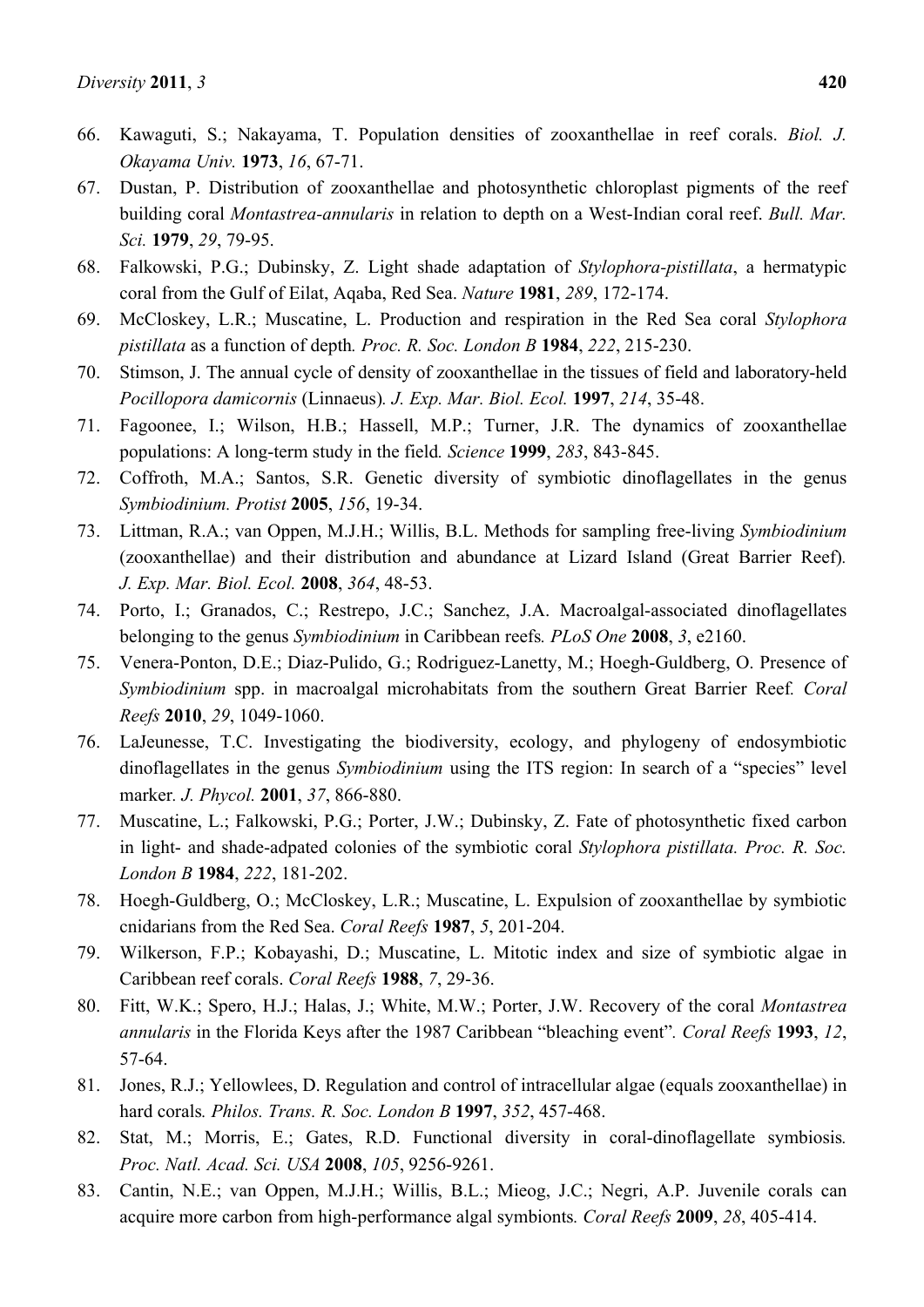- 84. Cook, C.B.; D'Elia, C.F.; Muller-Parker, G. Host feeding and nutrient sufficiency for zooxanthellae in the sea anemone *Aiptasia-pallida*. *Mar. Biol.* **1988**, *98*, 253-262.
- 85. Titlyanov, E.A.; Titlyanova, T.V.; Leletkin, V.A.; Tsukahara, J.; van Woesik, R.; Yamazato, K. Degradation of zooxanthellae and regulation of their density in hermatypic corals*. Mar. Ecol. Prog. Ser.* **1996**, *139*, 167-178.
- 86. Muscatine, L.; Pool, R.R. Regulation of numbers of intra-cellular algae. *Proc. R. Soc. London B*  **1979**, *204*, 131-139.
- 87. Kinzie, R.A., III; Takayama, M.; Santos, S.R.; Coffroth, M.A. The adaptive bleaching hypothesis: Experimental tests of critical assumptions*. Biol. Bull.* **2001**, *200*, 51-58.
- 88. Taguchi, S.; Kinzie, R.A., III. Growth of zooxanthellae in culture with two nitrogen sources*. Mar. Biol.* **2001**, *138*, 149-155.
- 89. Fitt, W.K.; Trench, R.K. Relation of diel patterns of cell division to diel patterns of motility in the symbiotic dinoflagellate *Symbiodinium-microadriaticum* in culture. *New Phytol.* **1983**, *94*, 421-432.
- 90. Purkis, S.J.; Renegar, D.A.; Riegl, B.M. The most temperature-adapted corals have an Achilles' Heel*. Mar. Pollut. Bull.* **2011**, *62*, 246-250.
- 91. Hall, V.R.; Hughes, T.P. Reproductive strategies of modular organisms: Comparative studies of reef-building corals*. Ecology* **1996**, *77*, 950-963.
- 92. Otto, S.P.; Hastings, I.M. Mutation and selection within the individual*. Genetica* **1998**, *102-103*, 507-524.
- 93. Allison, I.; Bindoff, N.L.; Bindschadler, R.A.; Cox, P.M.; de Noblet, N.; England, M.H.; Francis, J.E.; Gruber, N.; Haywood, A.M.; Karoly, D.J.; *et al. The Copenhagen Diagnosis, 2009: Updating the world on the Latest Climate Science*; The University of New South Wales Climate Change Research Centre (CCRC): Sydney, Australia, 2009; p. 60.
- 94. Jones, R.J. Coral bleaching, bleaching-induced mortality, and the adaptive significance of the bleaching response*. Mar. Biol.* **2008**, *154*, 65-80.
- 95. Montano, S.; Seveso, D.; Galli, P.; Obura, D.O. Assessing coral bleaching and recovery with a colour reference card in Watamu Marine Park, Kenya*. Hydrobiologia* **2010**, *655*, 99-108.
- 96. Hoegh-Guldberg, O.; McCloskey, L.R.; Muscatine, L. Expulsion of zooxanthellae by symbiotic cnidatians from the Red-Sea. *Coral Reefs* **1987**, *5*, 201-204
- 97. Jones, A.M.; Berkelmans, R.; van Oppen, M.J.H.; Mieog, J.C.; Sinclair, W. A community change in the algal endosymbionts of a scleractinian coral following a natural bleaching event: Field evidence of acclimatization*. Proc. R. Soc. B* **2008**, *275*, 1359-1365.
- 98. Maynard, J.A.; Anthony, K.R.N.; Marshall, P.A.; Masiri, I. Major bleaching events can lead to increased thermal tolerance in corals*. Mar. Biol.* **2008**, *155*, 173-182.
- 99. Berkelmans, R. Bleaching and Mortality Thresholds: How much is too much? In *Coral Bleaching: Patterns, Processes, Causes and Consequences*; van Oppen, M.J.H., Lough, J.M., Eds.; Ecological Studies, Springer-Verlag: Berlin, Heidelberg, German, 2009; pp. 103-119.
- 100. Thompson, D.M.; van Woesik, R. Corals escape bleaching in regions that recently and historically experienced frequent thermal stress*. Proc. R. Soc. B* **2009**, *276*, 2893-2901.
- 101. Puill-Stephan. E. *State of Acropora millepora in the Keppel Islands (August 2006)*; Report to the Great Barrier Reef Marine Park Authority, 2006.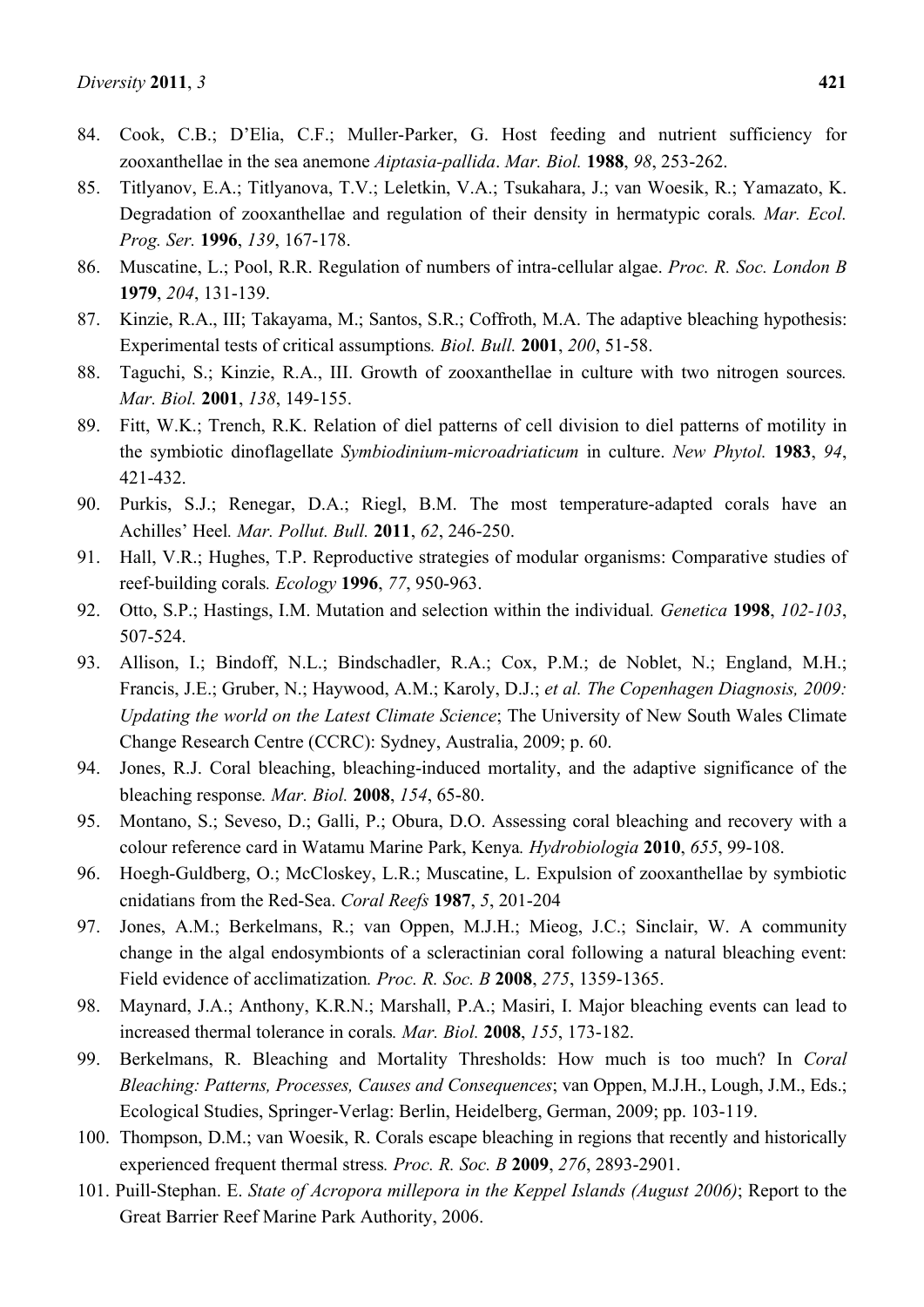- 102. Berkelmans, R. Unpublished data.
- 103. Mieog, J.C.; van Oppen, M.J.H.; Berkelmans, R.; Stam, W.T.; Olsen, J.L. Quantification of algal endosymbionts (*Symbiodinium*) in coral tissue using real-time PCR*. Mol. Ecol. Resour.* **2009**, *9*, 74-82.
- 104. Technau, U.; Rudd, S.; Maxwell, P.; Gordon, P.M.K.; Saina, M.; Grasso, L.C.; Hayward, D.C.; Sensen, C.W.; Saint, R.; Holstein, T.W.; *et al.* Maintenance of ancestral complexity and non-metazoan genes in two basal cnidarians*. Trends Genet.* **2005**, *21*, 633-639.
- 105. Orive, M.E. Somatic mutations in organisms with complex life histories*. Theor. Popul. Biol.*  **2001**, *59*, 235-249.
- 106. Hartl, D.L.; Clark, A.G. *Principles of Population Genetics*, 3rd ed.; Sinauer Associates Inc: Sunderland, MA, USA, 1997; p. 542.
- 107. Beaumont, M.A.; Balding, D.J. Identifying adaptive genetic divergence among populations from genome scans*. Mol. Ecol.* **2004**, *13*, 969-980.
- 108. Kirk, N.L.; Andras, J.P.; Harvell, C.D.; Santos, S.R.; Coffroth, M.A. Population structure of *Symbiodinium* sp. associated with the common sea fan, *Gorgonia ventalina*, in the Florida Keys across distance, depth, and time*. Mar. Biol.* **2009**, *156*, 1609-1623.
- 109. Jones, G.P.; Almany, G.R.; Russ, G.R.; Sale, P.F.; Steneck, R.S.; van Oppen, M.J.H.; Willis, B.L. Larval retention and connectivity among populations of corals and reef fishes: History, advances and challenges*. Coral Reefs* **2009**, *28*, 307-325.
- 110. Howells, E.J.; van Oppen, M.J.H.; Willis, B.L. High genetic differentiation and cross-shelf patterns of genetic diversity among Great Barrier Reef populations of *Symbiodinium. Coral Reefs*  **2009**, *28*, 215-225.
- 111. Hughes, T.P.; Ayre, D.J.; Connell, J.H. The evolutionary ecology of corals*. Trends Ecol. Evol.*  **1992**, *7*, 292-295.
- 112. Frankham, R. Effective population-size, adult-population size ratios in wildlife—A review. *Genet. Res.* **1995**, *66*, 95-107.
- 113. Wallace, C.C. Reproduction, recruitment and fragmentation in nine sympatric species of the coral genus *Acropora. Mar. Biol.* **1985**, *88*, 217-233.
- 114. Loya, Y.; Sakai, K. Bidirectional sex change in mushroom stony corals*. Proc. R. Soc. B* **2008**, *275*, 2335-2343.
- 115. Day, T.; Nagel, L.; van Oppen, M.J.H.; Caley, M.J. Factors affecting the evolution of bleaching resistance in corals*. Am. Nat.* **2008**, *171*, E72-E88.
- 116. Habetha, M.; Bosch, T.C.G. Symbiotic *Hydra* express a plant-like peroxidase gene during oogenesis*. J. Exp. Biol.* **2005**, *208*, 2157-2164.
- 117. Steele, R.E.; Hampson, S.E.; Stover, N.A.; Kibler, D.F.; Bode, H.R. Probable horizontal transfer of a gene between a protist and a cnidarian*. Curr. Biol.* **2004**, *14*, R298-R299.
- 118. Baskett, M.L.; Gaines, S.D.; Nisbet, R.M. Symbiont diversity may help coral reefs survive moderate climate change*. Ecol. Appl.* **2009**, *19*, 3-17.
- 119. Huertas, I.E.; Rouco, M.; Lopez-Rodas, V.; Costas, E. Estimating the capability of different phytoplankton groups to adapt to contamination: Herbicides will affect phytoplankton species differently*. New Phytol.* **2010**, *188*, 478-487.